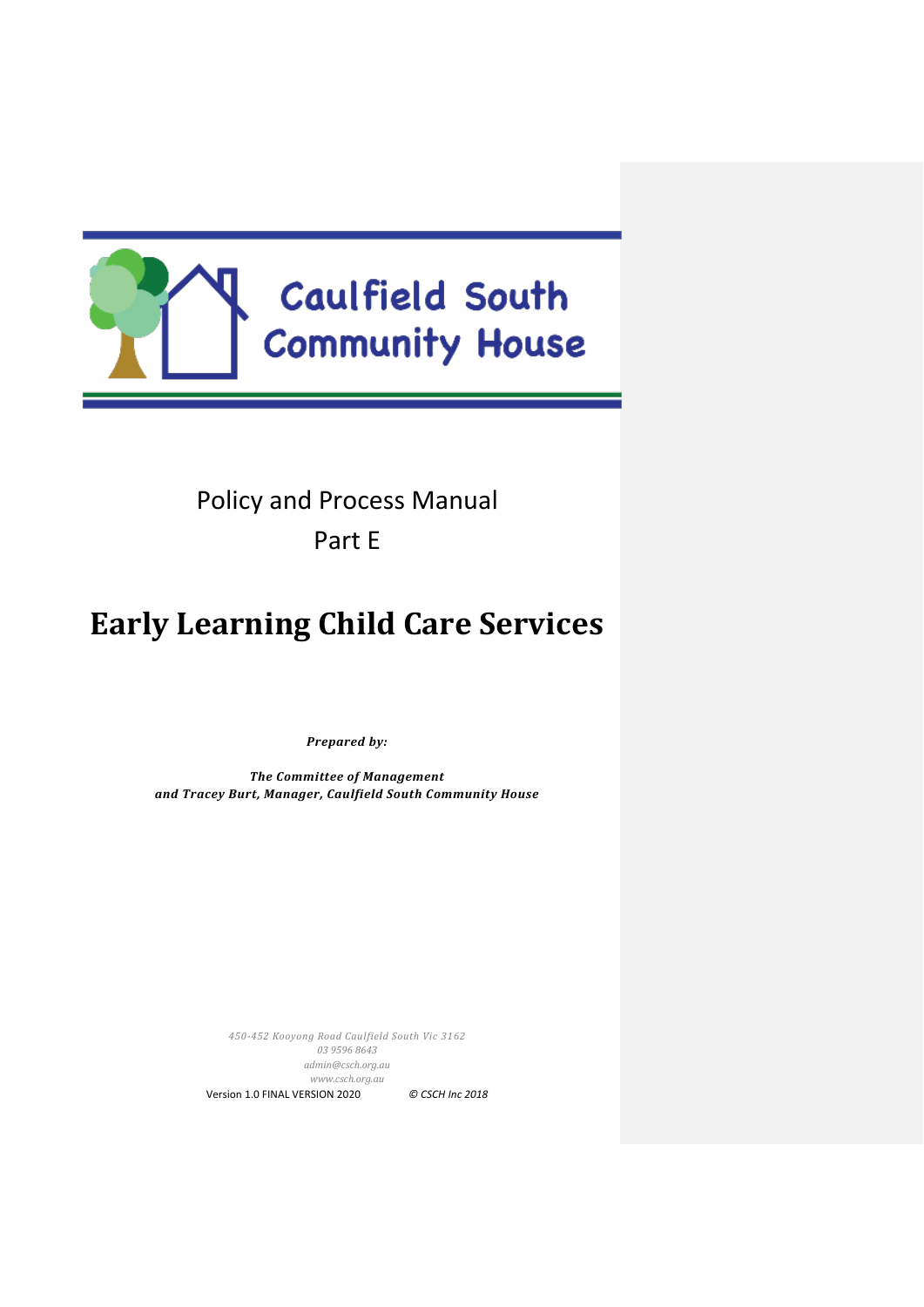© Caulfield South Community House Incorporated 2018

*Disclaimer: This manual does not claim to be the absolute authority on all aspects of the Neighbourhood House Sector. Rather, it is a starting point for information and should be used in conjunction with other sources of information and existing policies and procedures.*

*The information is provided on the basis that readers will be responsible for making their own assessments of the matters discussed and are advised to verify all relevant representations, statements and information and obtain independent advice before acting on any information contained in or in connection with this manual.*

*While every effort has been made to ensure that the information is accurate, the House will not accept any liability for any loss or damage, which may be incurred by any person acting in reliance the information.*

Version 1.0 FINAL VERSION 2020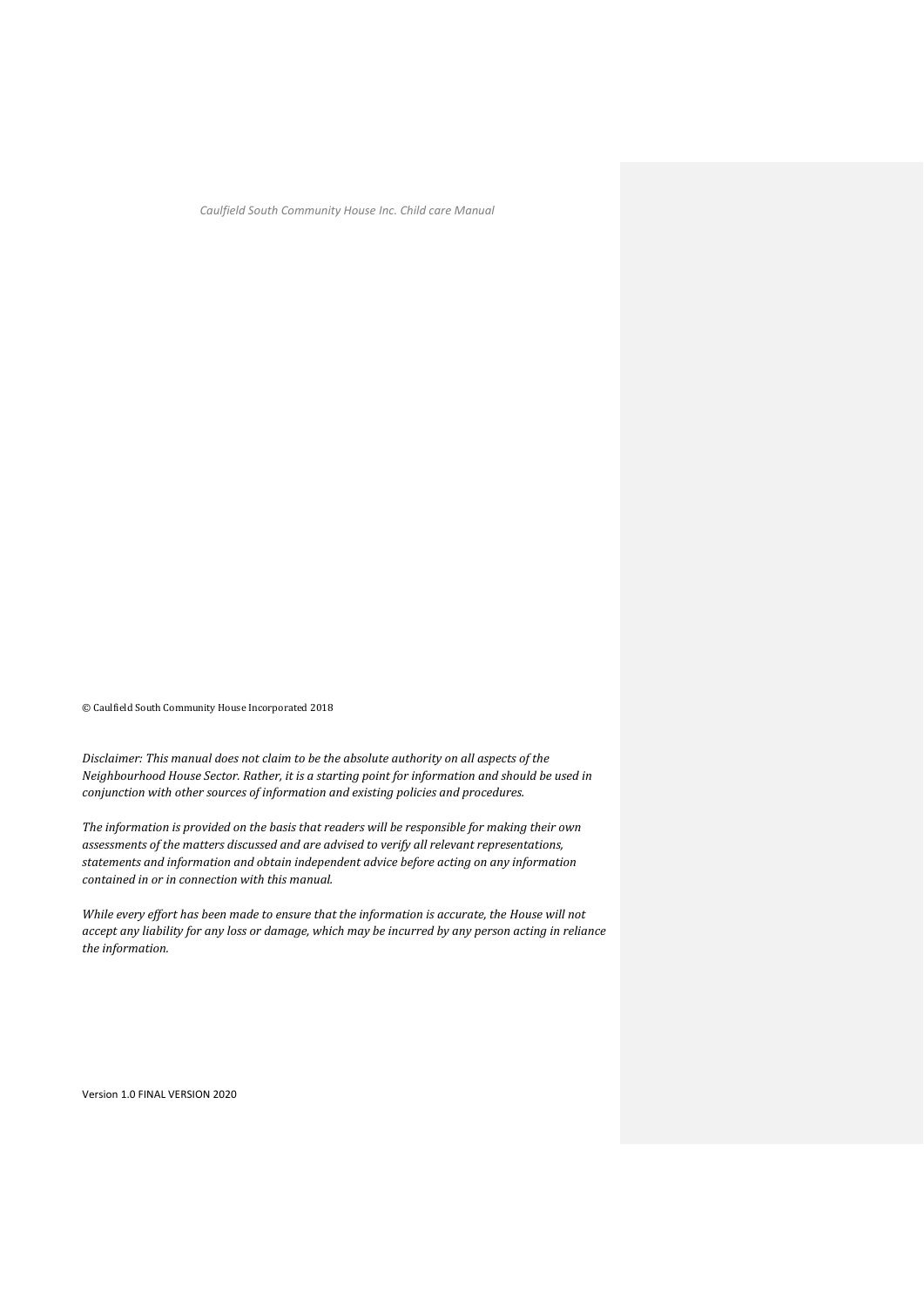# Table of Contents

| 1.  |                                                                                                                |                |
|-----|----------------------------------------------------------------------------------------------------------------|----------------|
| 2.  |                                                                                                                |                |
| 3.  |                                                                                                                |                |
| 4.  |                                                                                                                | $\overline{7}$ |
| 5.  | Compliments and Complaints 2000 and 2000 and 2000 and 2000 and 2000 and 2000 and 2000 and 2000 and 2000 and 20 |                |
| 6.  |                                                                                                                |                |
| 7.  |                                                                                                                |                |
| 8.  | Enrolment and Orientation 12                                                                                   |                |
| 9.  |                                                                                                                |                |
| 10. |                                                                                                                |                |
| 11. |                                                                                                                |                |
| 12. |                                                                                                                |                |
| 13. |                                                                                                                |                |
| 14. |                                                                                                                |                |
| 15. |                                                                                                                |                |
| 16. |                                                                                                                |                |
| 17. |                                                                                                                |                |
| 18. | <b>Medication</b> 23                                                                                           |                |
| 19. |                                                                                                                |                |
| 20. |                                                                                                                | 25             |
| 21. |                                                                                                                |                |
| 22. |                                                                                                                |                |
|     | Appendix A:                                                                                                    |                |

 $\mathbf{i}$ 

Version 1.0 FINAL VERSION 2020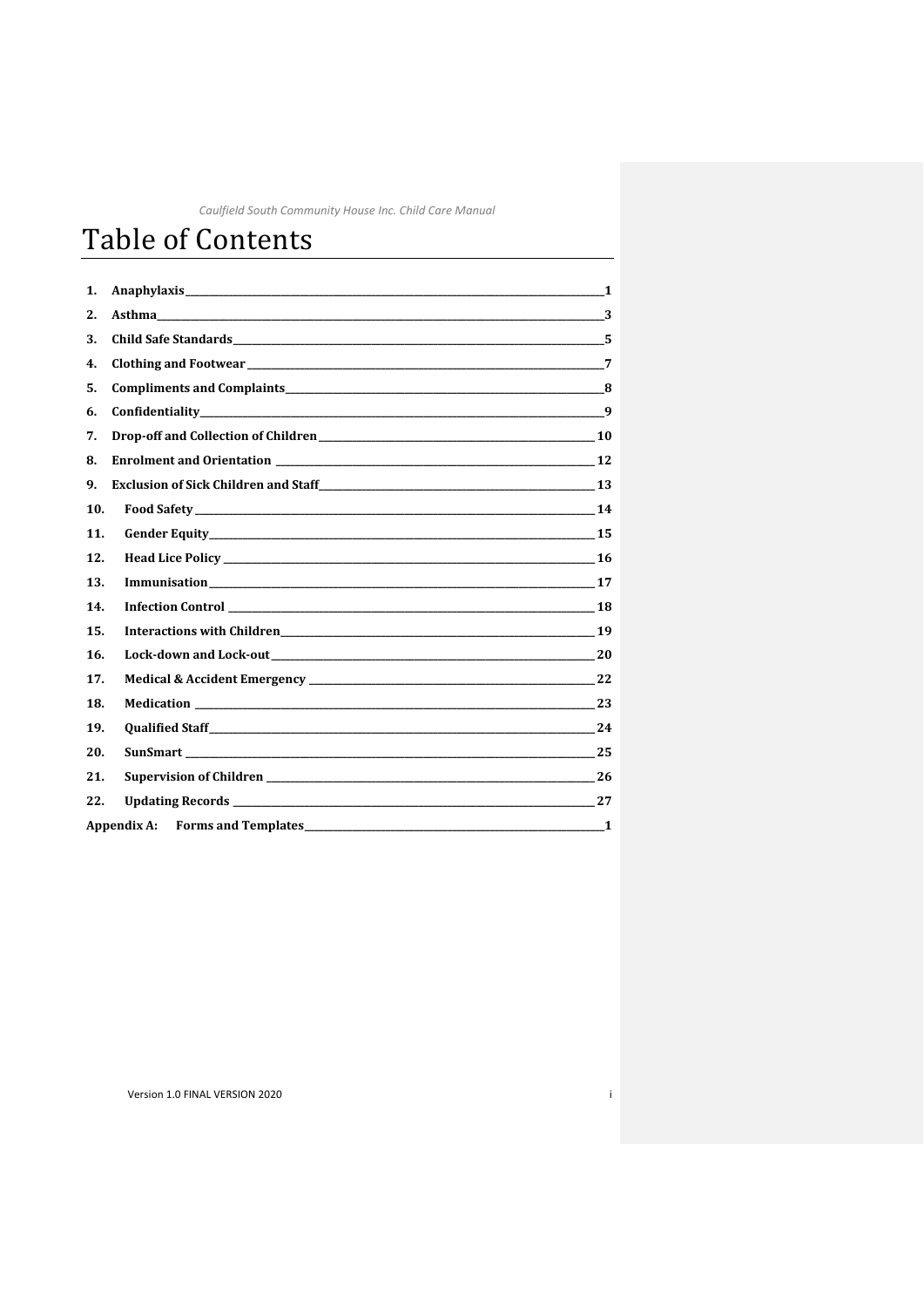## Introduction

The House Policy and Procedure Manuals have been developed to facilitate the implementation and clearly define the House's policies in respect to all aspects of the Association's program and service delivery.

The manuals provide processes to be followed in the administration of these policies and assist all employees and volunteers in performing their duties.

The policies are consistent with those of best practice management principles. They have the full support and commitment of the Committee of Management.

This Child Care Manual has been written with consideration to the following legislation outlining the requirements for the provision of child care services:

- Children's Services Act 1996 (amended 25 May 2009)
- Children's Services Regulations 2009
- Health Act 1958
- Health Records Act 2001
- Occupational Health and Safety Act 2004

As an employee or volunteer, you are required to familiarise yourself with the Policies and Processes relevant to your position. This Manual gives an overview of individual responsibilities in relation to the Policies only and does not reflect the full scope of your role and responsibilities.

Any suggestions, recommendations or feedback on the policies and processes specified in this manual are welcome. This should be provided by email to the House Manager.

These policies and processes impact on all areas of the House's Child Care operations and should be read in conjunction with all the other House manuals which document employees' and volunteers' day-to-day roles and responsibilities.

Version 1.0 FINAL VERSION 2020 **iii**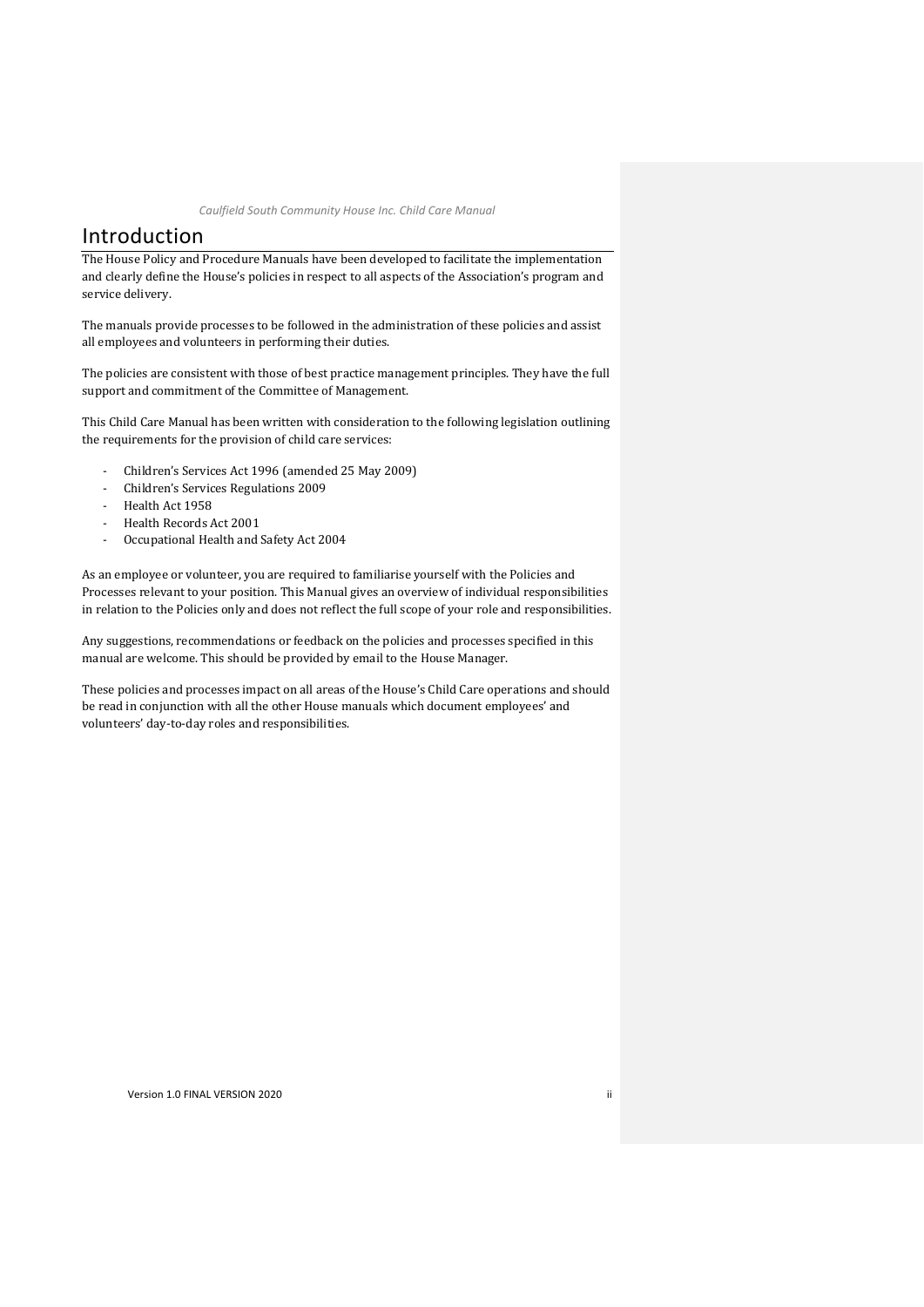## <span id="page-4-0"></span>**1. Anaphylaxis<sup>1</sup>**

#### ▌**Policy Statement**

Caulfield South Community House is committed to:

- adopting risk minimisation strategies to reduce the risk of a child having an anaphylactic reaction
- raising awareness about allergies and anaphylaxis amongst the House's community
- actively involving the parents/guardians of each child at risk of anaphylaxis
- ensuring that each child at risk of anaphylaxis has a personalised Action Plan
- ensuring each staff member and other relevant adults undertake anaphylaxis training

#### ■ **Application**

This policy applies to all employees and volunteers, parents and guardians regardless of whether or not a child enrolled at the Child Care Service is diagnosed by a qualified medical practitioner as being at risk of anaphylaxis.

- 1. The Child Care Co-ordinator will:
	- a. Receive the child's personalised *Action Plan for Anaphylaxis* that the family must obtain from their GP prior to the commencement of the child's enrolment at the Service.
	- b. ensure that the *Action Plan for Anaphylaxis* is prominently displayed at the Child Care Service
	- c. review annually, the Child Care Service's *Action Plan for Anaphylaxis*
	- d. ensure child care staff:
		- i. attend approved anaphylaxis management training at least annually
		- ii. practise the administration of an adrenaline autoinjector preferably annually
	- e. ensure that at least one child care staff member with current approved anaphylaxis management training is in attendance and immediately available at all times the service is in operation
	- f. ensure that all staff, including relief staff, are aware of the symptoms of an anaphylactic reaction, the child at risk of anaphylaxis, the child's allergies, the *Action Plan for Anaphylaxis*, and the location of the EpiPen kit
	- g. ensure that there are adequate adrenaline autoinjector kits provided and that they are regularly maintained
	- h. ensure the expiry date of the adrenaline autoinjector is checked regularly and replaced when required and the liquid in the EpiPen/EpiPen Jnr is clear.
- 2. When a child diagnosed as 'at risk' of anaphylaxis is enrolled the Child care Coordinator will:
	- a. identify children at risk of anaphylaxis during the enrolment process and inform staff a. ensure the Enrolment checklist for children diagnosed as at risk of anaphylaxis is completed
	- b. ensure a copy of the child's *Action Plan for Anaphylaxis* is visible to all staff
	- c. ensure that all staff, including casual and relief staff, are aware of the child's diagnosis, their allergies and symptoms, and the location of their adrenaline autoinjector kits and *Action Plan for Anaphylaxis*

Version 1.0 FINAL VERSION 2020 1 of 27 <sup>1</sup> Anaphylaxis is a severe, life-threatening allergic reaction affecting up to two per cent of the general population and up to five per cent of children. The most common causes in young children are eggs, peanuts, tree nuts, cow's milk, bee and other insect stings, and some medications. A reaction can develop within minutes of exposure to the allergen but can be treated effectively with the use of an EpiPen.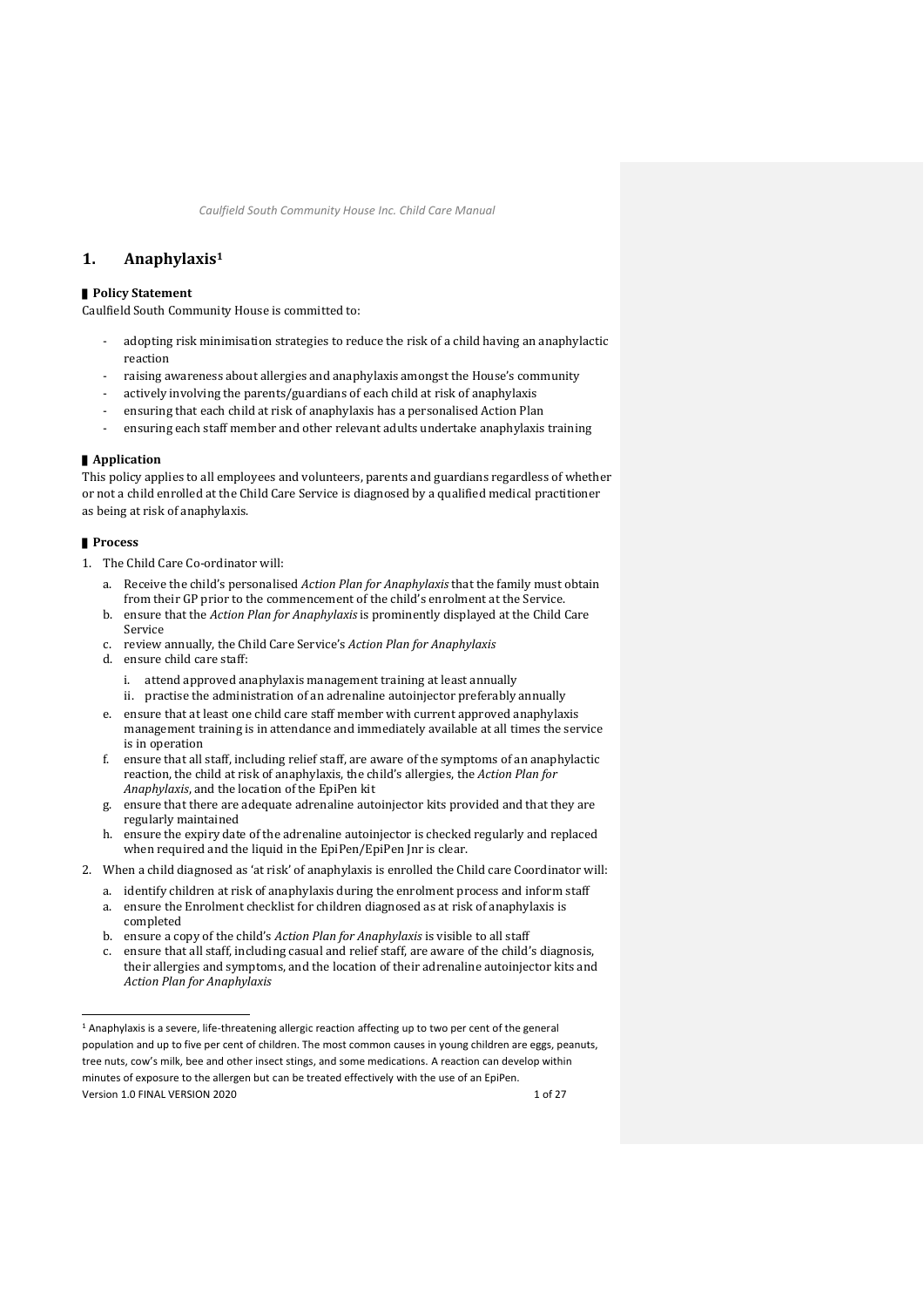- d. encourage the child's parents/guardians and staff to continuously exchange information regarding the current status of the child's allergies
- e. ensure that no child who has been prescribed an EpiPen is permitted to attend the service or its programs without that EpiPen
- f. ensure that the child's parent/guardian provides written consent to the medical treatment or ambulance transportation of a child in the event of an emergency, and that this authorisation is kept in the child's enrolment record
- g. ensure that the child's parent/guardian provides written authorisation for excursions outside the service
- h. ensure measures are in place to prevent cross-contamination of any food given to children diagnosed as at risk of anaphylaxis
- i. ensure that staff accompanying the child outside the service carry a fully equipped adrenaline autoinjector kit along with the child's ASCIA *Action Plan for Anaphylaxis*
- j. notify the child's parent/guardian and emergency services as is practicable if medication has been administered to the child in an anaphylaxis emergency without authorisation from a parent/guardian or authorised nominee
- k. notify the child's parent/guardian as soon as is practicable if medication is administered to the child in the case of an emergency and update the child's medication record
- l. review the adequacy of the response of the service if a child has an anaphylactic reaction and consider the need for additional training and other corrective action.
- 3. Staff responsible for a child at risk of anaphylaxis will:
	- a. follow the child's *Action Plan for Anaphylaxis* in the event of an allergic reaction,
	- b. where a child who has not been diagnosed as allergic, but who appears to be having an anaphylactic reaction:
		- i. call an ambulance immediately by dialling 000
		- ii. commence first aid measures
		- iii. contact the parent/guardian
		- iv. contact the person to be notified in the event of illness if the parent/guardian cannot be contacted
	- c. ensure that medication is not administered to a child at the service unless it has been authorised and administered in accordance with the Medication Policy
	- d. allow the child to only eat food that has been specifically prepared for him/her
	- not allow trading or sharing of food, food utensils or containers with the child
	- f. if required, seat a highly allergic child at a table separate from other children when they are consuming food or drink containing or potentially containing the allergen. (Children with allergies should not generally be separated from other children and should be socially included in all activities.)
	- g. increase supervision of the child on special occasions such as excursions, incursions, or family days.
- 4. In the event of an allergic reaction, which may progress to an anaphylactic episode, staff will:
	- a. follow the child's ASCIA *Action Plan for Anaphylaxis*
	- b. inform the House Manager and the child's parents/guardians following an anaphylactic episode.
- 5. In the event that a child who has not been diagnosed as at risk of anaphylaxis appears to be having an anaphylactic episode, staff will follow appropriate first aid procedures.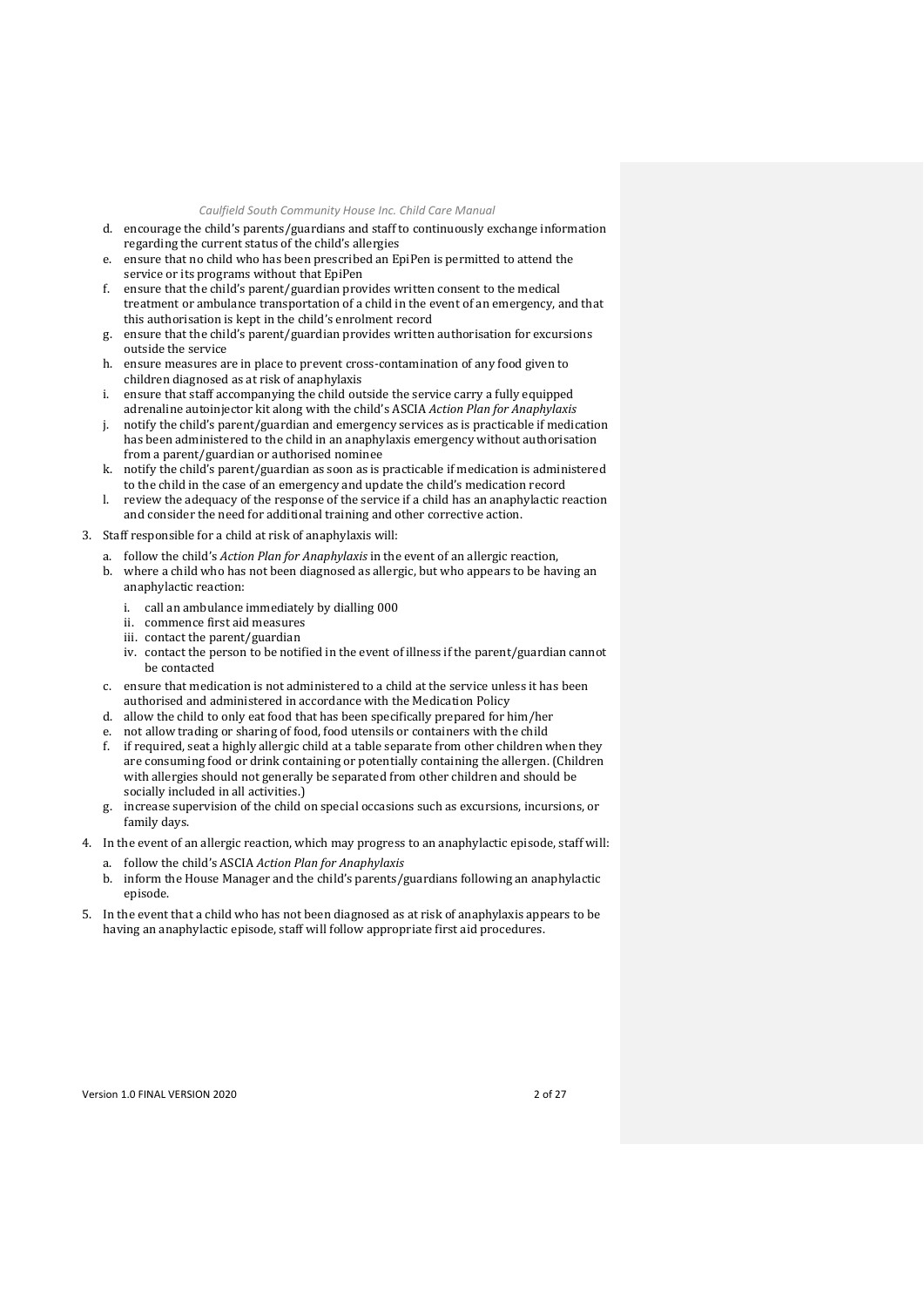## <span id="page-6-0"></span>**2. Asthma**

#### ■ **Policy Statement**

Caulfield South Community House is committed to:

- providing a safe and healthy environment for all children enrolled at the service
- providing an environment in which children with asthma can participate to their full potential
- providing a clear set of guidelines and procedures to be followed in the management of asthma
- educating and raising awareness about asthma among staff and parents/guardians

#### ▌**Application**

This Policy applies to all employees and volunteers, parents and guardians, children and others attending the Child Care Service's programs and activities. Asthma management is a shared responsibility. Whilst Caulfield South Community House recognises its duty of care towards children with asthma during their time at the service, the responsibility for ongoing asthma management rests with the child's family and medical practitioner

- 1. The House Manager will:
	- a. ensure that all child care staff are aware of asthma management strategies upon employment at the service
	- b. ensure that all child care staff undertake Emergency Asthma Management (EAM) training at least annually and that this is recorded in their training records c. ensure that medication is administered in accordance with the Medication Policy.
- 2. The Child Care Coordinator will:
	- a. ensure that all child care staff are aware of this Policy and the asthma first aid procedure and that they can identify children displaying the symptoms of an asthma attack and locate their personal medication and their *Asthma Care Plan*.
	- b. ensure the expiry date of reliever medication is checked regularly and replaced when required, and that spacers and face masks are replaced after every use
	- c. ensure at least one staff member with current approved Emergency Asthma Management (EAM) training is on duty at all times
	- d. discuss with parents/guardians the requirements for completing the enrolment form and medication record for their child
	- e. provide parents/guardians with a copy of the service's Asthma Policy upon enrolment of their child
	- f. identify children with asthma during the enrolment process and inform staff
	- g. ensure that children with asthma can participate in all activities safely and to their full potential
	- h. identify and minimise asthma triggers for children attending the service, where possible
	- i. ensure that an asthma first aid kit is taken on all excursions and other offsite activities j. compile a list of children with asthma and placing it in a secure, but readily accessible,
	- location known to all staff. This should include the *Asthma Care Plan* for each child k. ensure that induction procedures for casual and relief staff include information about
	- children attending the service who have been diagnosed with asthma, and the location of their medication and *Asthma Care Plan*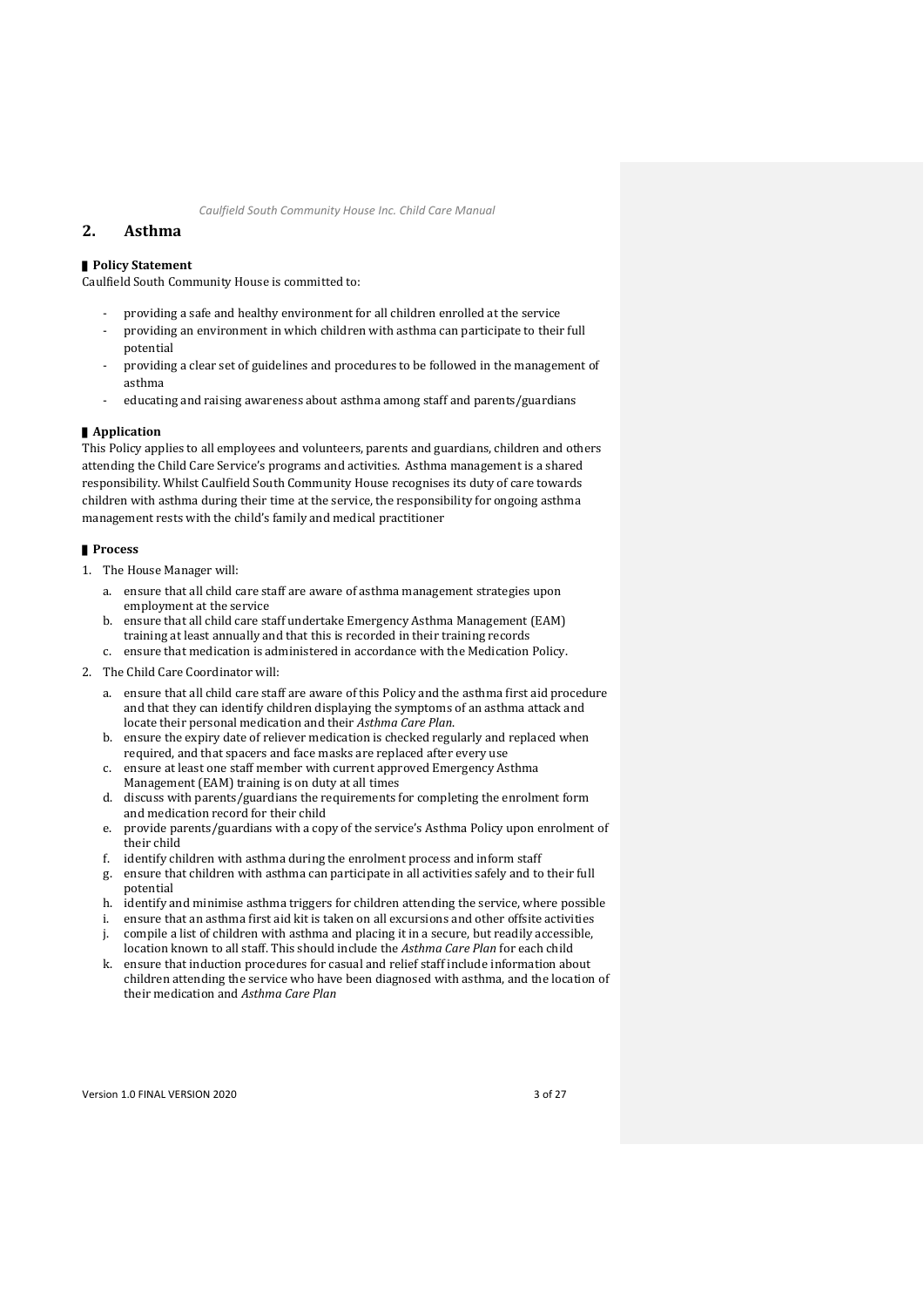- l. for a child with asthma:
	- i. provide the parents/guardians with an *Asthma Care Plan* to be completed in consultation with, and signed by, a medical practitioner
	- ii. ensure a medication record is kept for each child to whom medication is to be administered by the service
	- iii. ensure parents/guardians of all children with asthma, provide reliever medication and a spacer at all times their child is attending the service.
	- iv. Staff to ensure all asthma medication provided, is clearly labelled with the child's name and check expiry date.
	- v. develop an *Asthma Care Plan* in consultation with the parents/guardians
	- vi. file the child's *Asthma Care Plan* with their enrolment record
	- vii. immediately communicate any concerns with the child's parents/guardians regarding the management of their child at the service
	- viii.communicate any concerns to the parents/guardians if their child's asthma is limiting his/her ability to participate fully in all activities.

#### 3. All staff will:

- a. identify and, where possible, minimise asthma triggers as outlined in the child's *Asthma Care Plan*
- b. administer prescribed asthma medication in accordance with the child's *Asthma Care Plan* and the *Administration of Medication Policy* of the service
- c. under no circumstances change the dosage of medication without referring to the child's family first
- d. advise parents/guardians of any observations made of a change in the child's condition
- e. under no circumstances allow a child to self-administer any asthma medications.
- f. ensure that when medication has been administered to a child in an asthma emergency without authorisation from the parent/guardian or authorised nominee, the parent/guardian of the child and emergency services are notified as soon as is practicable
- g. follow appropriate reporting procedures set out in Policy [17](#page-25-0) [Medical & Accident](#page-25-0)  [Emergency](#page-25-0) in the event that a child is ill or is involved in a medical emergency or an incident at the service that results in injury or trauma.

Version 1.0 FINAL VERSION 2020 4 of 27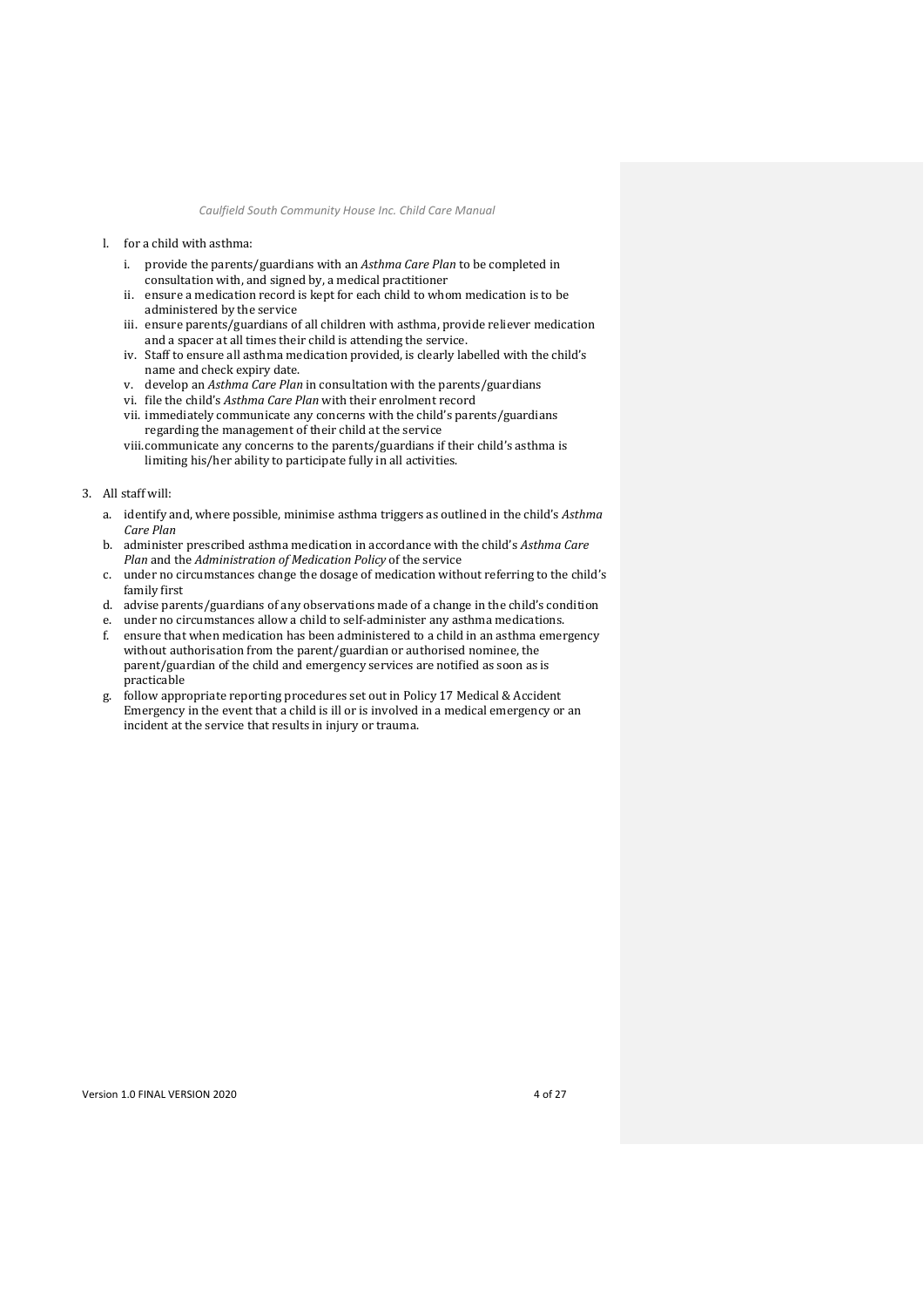## <span id="page-8-0"></span>**3. Child Safe Standards<sup>2</sup>**

#### ■ **Policy Statement**

Caulfield South Community House is committed to:

- ensuring that all the children enrolled at the Child care Service feel safe and are kept safe
- making the welfare of the children at the Child care Service the first priority
- taking a zero tolerance approach to child abuse
- providing a child-friendly environment where children feel safe and have fun
- valuing diversity and applying non-discriminatory practices.

#### ▌**Application**

This Policy applies to all staff, volunteers and others involved at the Child care Service in relation to all children who use the Service.

- 1. The House Manager will:
	- a. apply best practice standards in the recruitment and screening of staff and volunteers
	- b. interview and conduct referee checks on all staff and volunteer applicants
	- c. require Police Checks and/or Working with Children Checks for relevant positions
	- d. include the House's commitment to child safety and the screening requirements in all vacancy advertisements
	- e. ensure that all staff and volunteers receive adequate and appropriate training on identifying and assessing, and minimising the risks of child abuse, and detecting potential signs of child abuse, along with the House's Code of Conduct
	- f. appoint Child Safety Personnel with the specific responsibility for responding to any complaints made by children, parents/guardians, staff of volunteers.
	- g. ensure there are risk management strategies in place to identify, assess, and take steps to minimise child abuse risks, which include risks posed by physical environments, and online environments
	- h. ensure that this policy is reviewed following any significant incident and at least every two years.
- 2. All Child Care staff will:
	- a. encourage children to express their views
	- b. listen to their views and respect what they have to say, particularly on matters that directly affect them
	- c. teach the children what they can do if they feel unsafe
	- d. listen to and act on any concerns the children or their parents/guardians raise
	- e. encourage family participation and a sense of community
	- f. respect and value the diversity of the local community
	- g. promote the cultural safety, participation, and empowerment of children from culturally and/or linguistically diverse backgrounds
	- h. welcome children with a disability and their families, and act to promote their equal participation
	- i. foster children's curiosity, enjoyment and empathetic awareness of cultural differences and similarities and providing special cultural activities in response to the children's interest
	- provide a range of materials that represent varied racial groups, in response to the children's interests, acknowledging the similarities and difference between cultural groups

<sup>&</sup>lt;sup>2</sup> Child safe policy and statement of commitment, Child safe standards toolkit: resource two, State of Victoria, Department of Health and Human Services, December 2015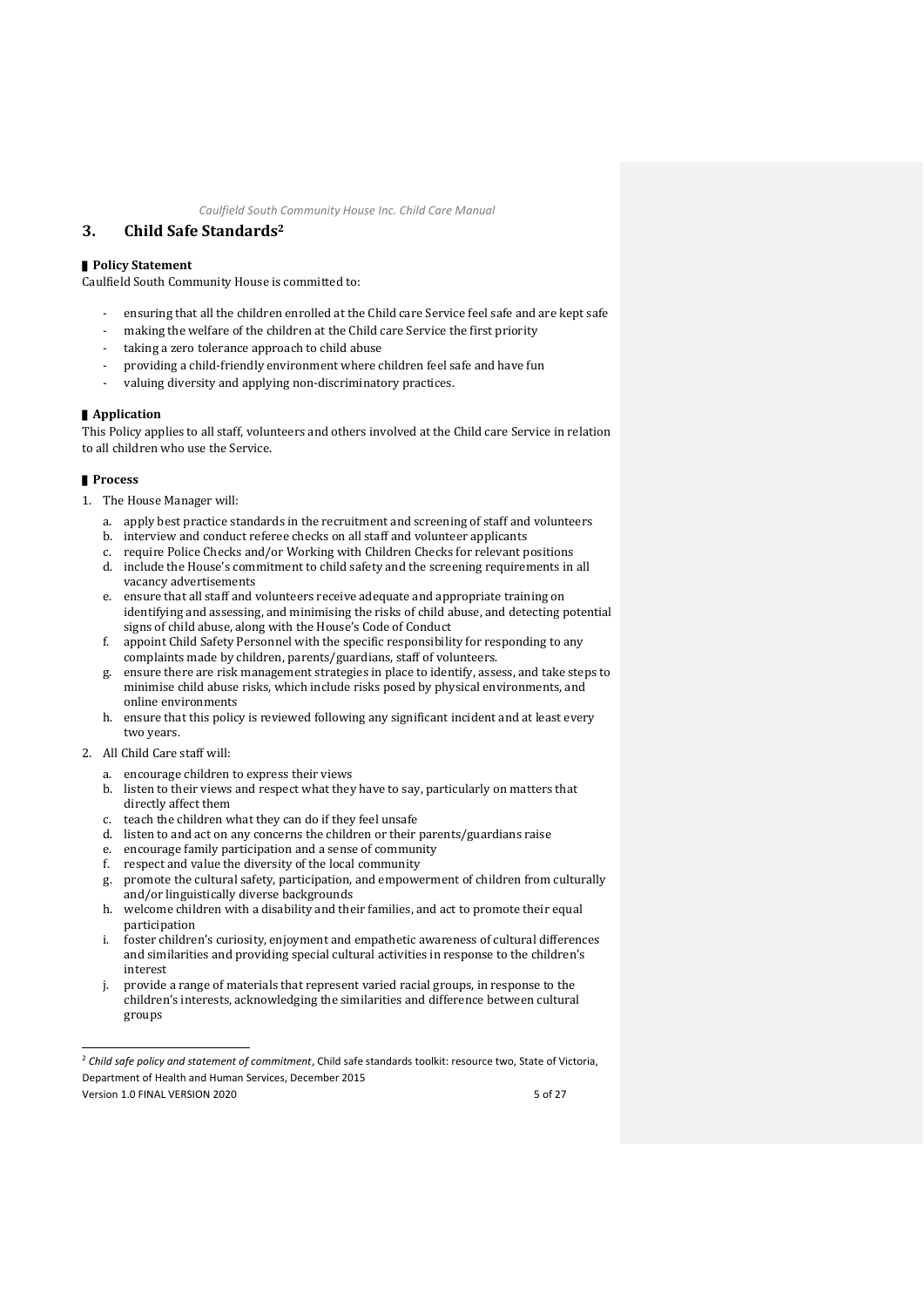- k. provide support or written information for those families who have English as a second language
- l. if they have a **reasonable belief** (see possible factors below), that an incident has occurred report the incident to the Child Safety Personnel:
	- i. a child states they or someone they know has been abused (noting that sometimes the child may in fact be referring to themselves)
	- ii. observing behaviour consistent with that of an abuse victim
	- iii. someone else has raised a suspicion of abuse but is unwilling to report it
	- iv. observing suspicious behaviour.
- 3. Child Safety Personnel will:
	- a. investigate any allegation, concern or complaint from any source that there has been an incident
	- b. submit a report to child protection if they believe on reasonable grounds that a child is in need of protection from physical injury or sexual abuse
	- c. report to the Child Care Coordinator and/or House Manager the outcomes of their investigation with recommendations for action.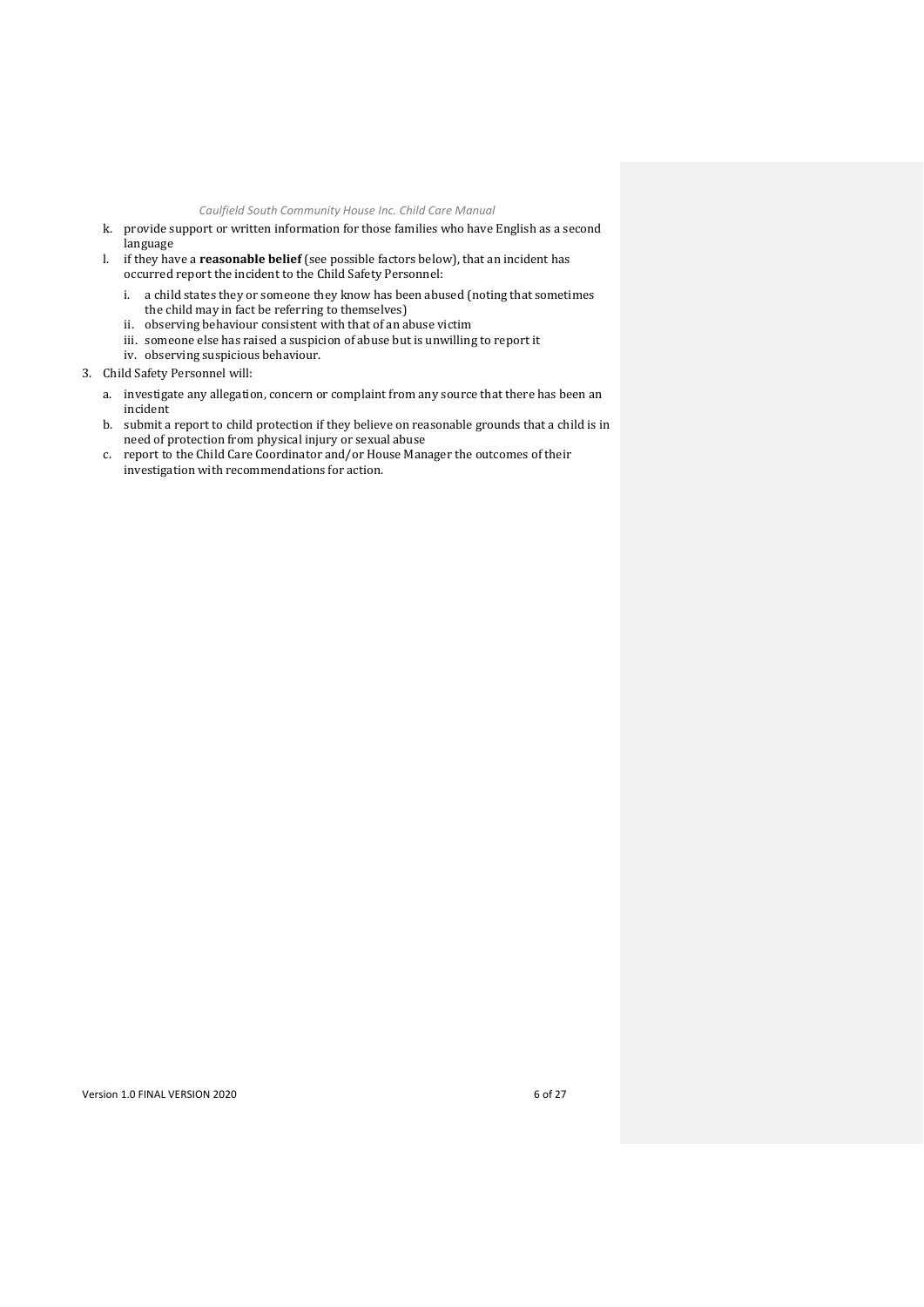## <span id="page-10-0"></span>**4. Clothing and Footwear**

#### ▌**Policy Statement**

Caulfield South Community House is committed to ensuring that each child is dressed appropriately and safely at all times.

#### ▌**Application**

This Policy applies to all staff and volunteers when organising activities for enrolled children and in particular, caring for children who are not toilet-trained.

#### ▌**Process**

- 1. When a child is dropped off at the Child Care Service wearing inappropriate clothing or footwear, such as thongs, the staff member welcoming the child will:
	- a. speak to the parent/guardian and ask them to change the child's clothing or footwear and remove the inadequate item/s from the Child Care Service
	- b. if the parent/guardian has no suitable alternative for the child, request that the child be removed from the Child Care Service and returned only when he or she is dressed appropriately.
- 2. If a parent/guardian provides insufficient changes of clothes or nappies for their child, the child care worker will advise the parent/guardian when they collect the child from the Child care Service.
- 3. If there are repeated instances of insufficient changes of clothes or nappies provided for a child, the Child Care Coordinator will consult with the parent/guardian.

Version 1.0 FINAL VERSION 2020 7 of 27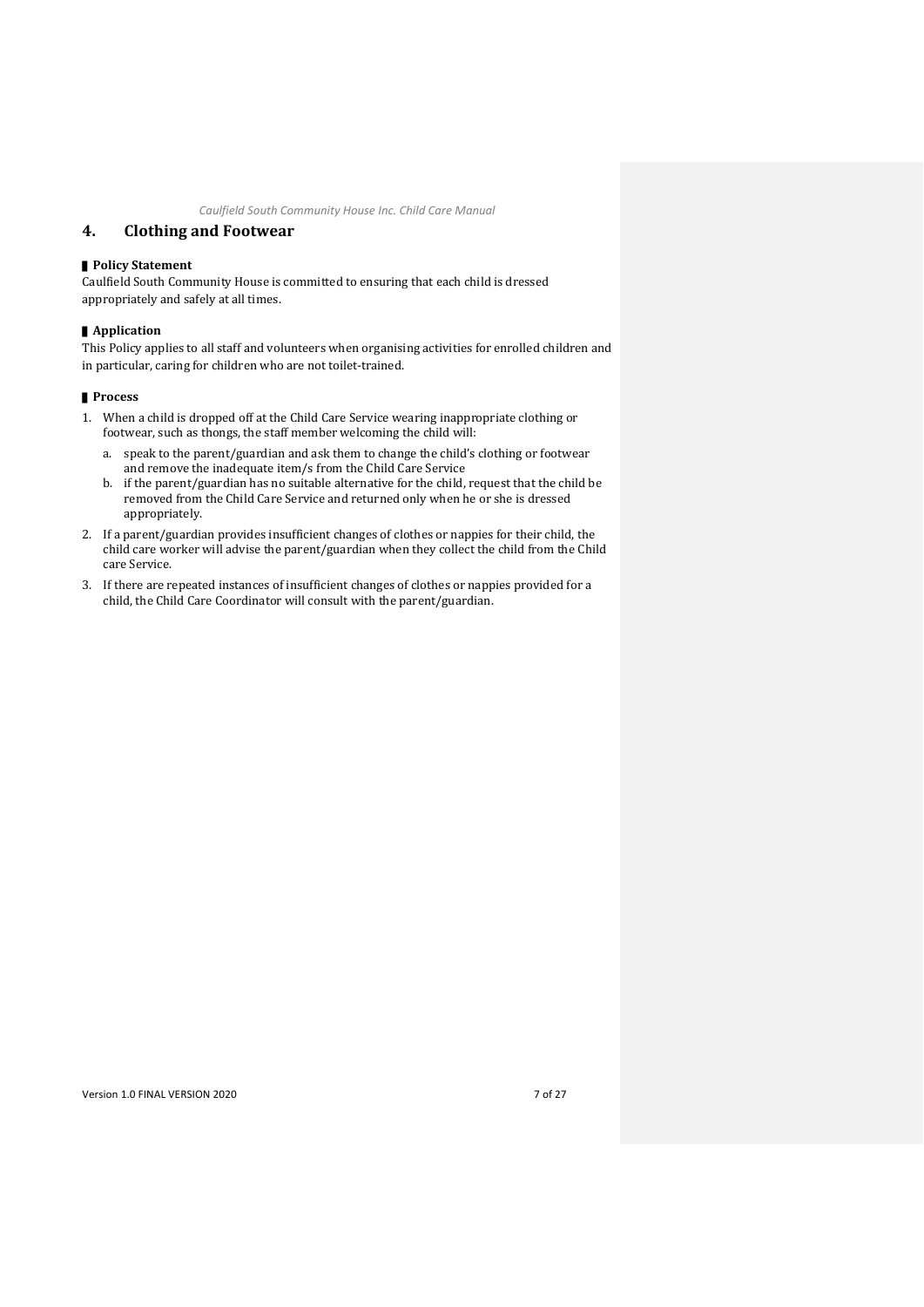## <span id="page-11-0"></span>**5. Compliments and Complaints**

#### ■ **Policy Statement**

Caulfield South Community House is committed to:

- providing an environment of mutual respect and open communication
- dealing with disputes, complaints and complainants with fairness and equity
- maintaining confidentiality at all times.

#### ▌**Application**

This Policy applies to all employees and volunteers in their relationships with parents/ guardians handling compliments, disputes and complaints.

- 1. The House Manager will ensure that:
	- a. the following details are displayed prominently at the main entrance of the service:
		- i. the name and telephone number of the person to whom compliments, complaints and grievances may be addressed, and how to make an anonymous compliment, complaint or and grievance
		- ii. the address and telephone number of the Authorised Officer at the DEECD regional office
	- b. information on how to lodge a compliment, complaint or grievance is included on the House website
- 2. In responding to compliments, complaints or grievances, staff members will at all times:
	- a. provide a respectful, valuing, and informative acknowledgement
	- b. maintain their professionalism and integrity
	- c. comply with the House's Privacy and Confidentiality Policy.
- 3. If a parent/guardian raises any issues or concerns with any staff member:
	- a. the staff member will:
		- i. notify the House Manager if the complaint escalates and becomes a grievance
	- b. the House Manager will:
		- i. meet with the complainant in an attempt to resolve the issue
- 4. The House Manager must inform DEECD in writing within 24 hours of receiving a notifiable complaint.
- 5. All staff will work co-operatively with the Dept Education in any investigations related to grievances about the House, its programs or staff.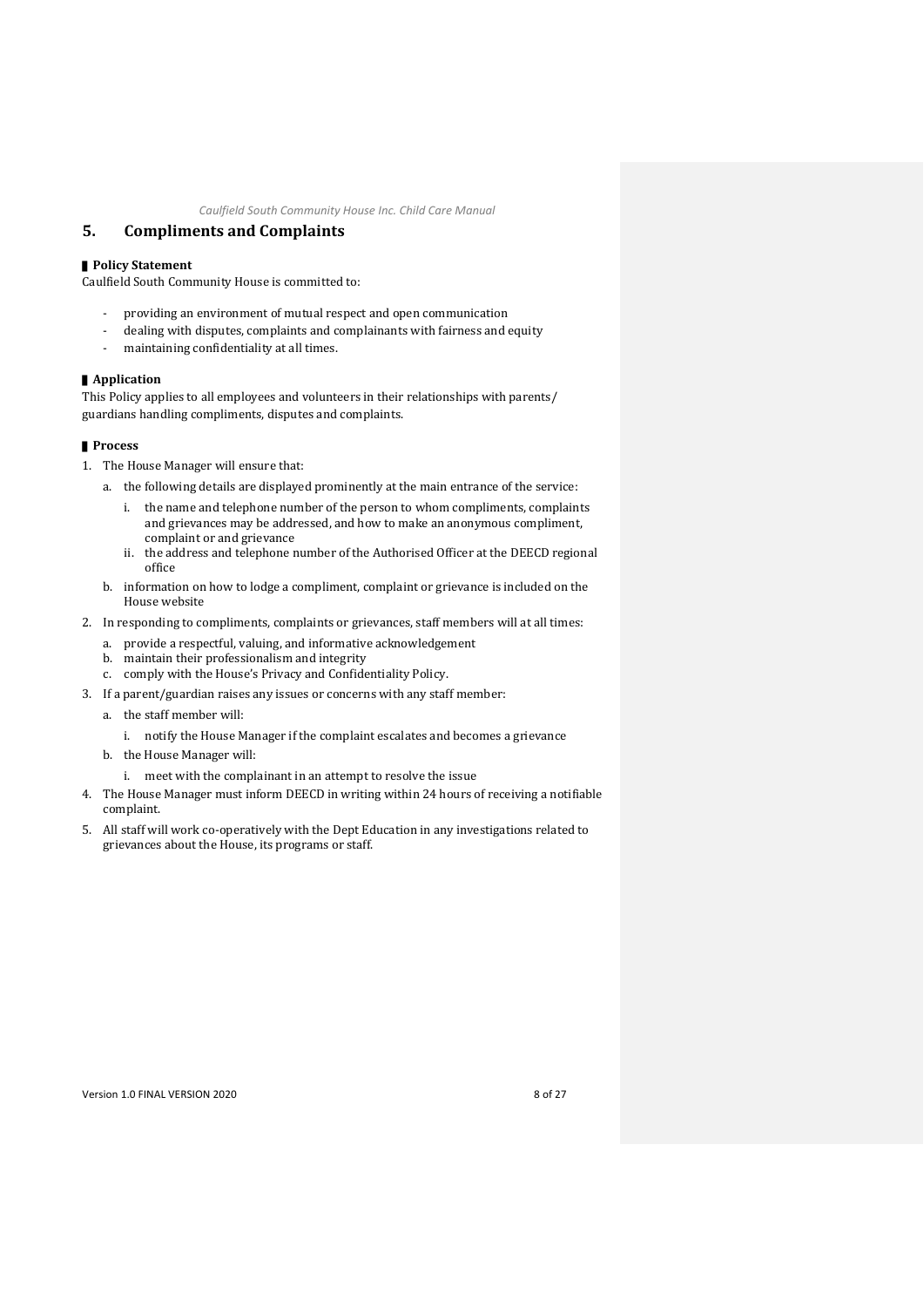## <span id="page-12-0"></span>**6. Confidentiality**

#### ■ **Policy Statement**

Caulfield South Community House is committed to:

- responsible and secure collection and handling of personal information
- protecting the privacy of each individual's personal information
- ensuring individuals are fully informed regarding the collection, storage, use, disclosure and disposal of their personal information, and their access to that information

#### ▌**Application**

This Policy applies to all staff and volunteers in the collection, storage, use, disclosure and disposal of personal and health information relating to all current and prospective enrolments and their families.

#### ▌**Process**

- 1. The House Manager will ensure that:
	- a. all personal records and documents relating to current and prospective enrolments and their families are maintained and stored securely, including electronic storage
	- b. a copy of this Policy, including the Privacy Statement, is prominently displayed at the Child Care Service and is available on request
	- c. all staff and volunteers are aware of their responsibilities in relation to the collection, storage, use, disclosure and disposal of personal and health information about prospective and current enrolments and their families.
- 2. When photos or video recordings are going to be taken at the Child care Service, the Child Care Coordinator will ensure that:
	- a. children and parents/guardians are notified
	- b. the parents/guardians of the children who are to be photographed or videoed provide informed and voluntary consent before the event.
- 3. All staff and volunteers will ensure that they do not disclose any child's enrolment at the House to anyone without the consent of the child's parent or guardian.
- 4. The Child Care Co-ordinator will respect the wishes of those parents who have indicated on their child's enrolment form that "no photos are to be used for social media or marketing purposes" and will refrain from doing so.
- 5. The Child Care Co-ordinator will check all photos of children displayed through-out the Child Care Service and to ensure appropriate permission has been received for display.

Version 1.0 FINAL VERSION 2020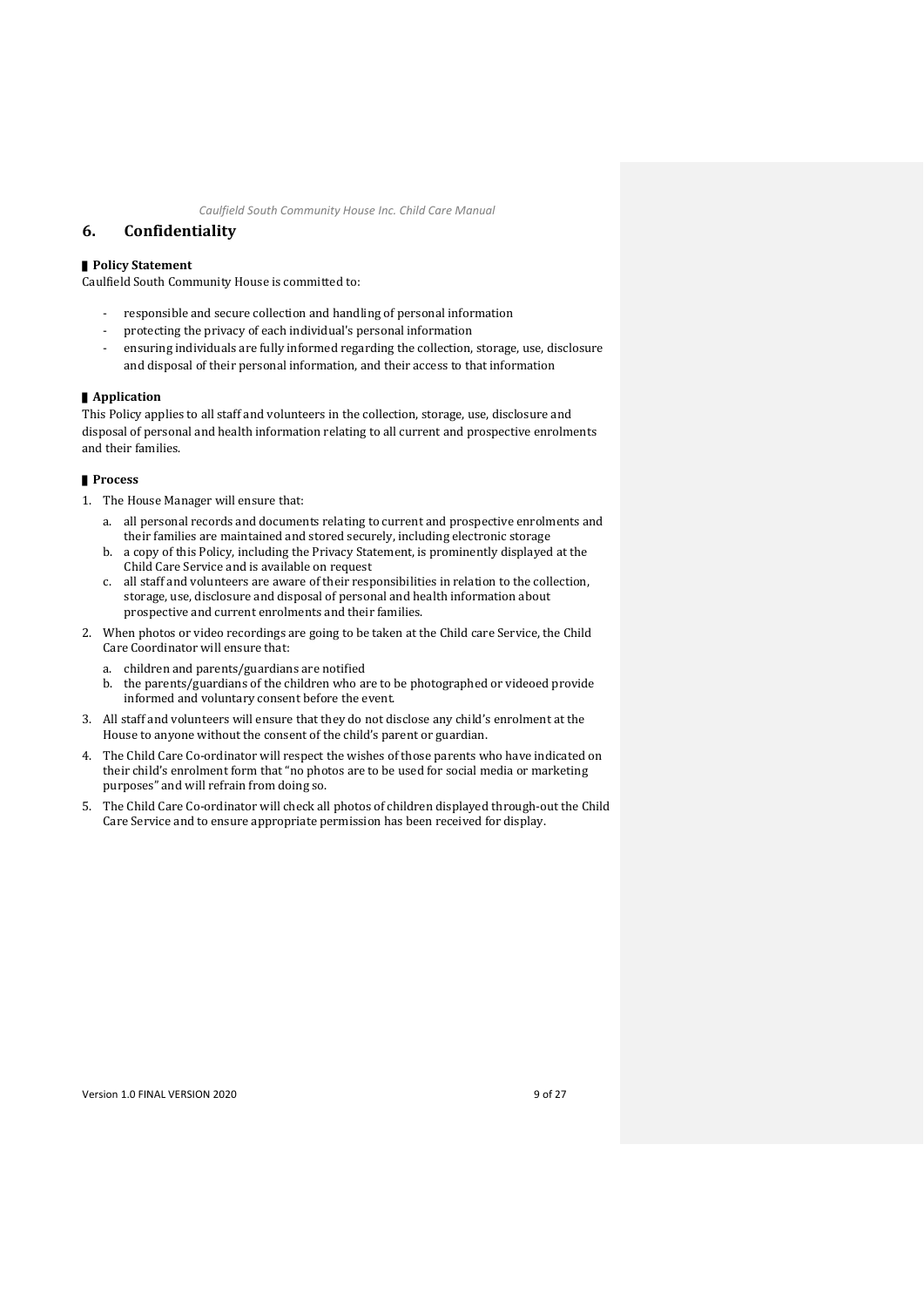# <span id="page-13-0"></span>**7. Drop-off and Collection of Children**

## ■ **Policy Statement**

Caulfield South Community House is committed to:

- ensuring children are safely dropped off at and collected from the Child care Service
- fulfilling its duty of care to all children
- providing a welcoming environment to children and their families
- encouraging families to drop off and collect their child or children on time
- complying with all legislative requirements.

## ▌**Application**

This Policy applies to all Child Care employees and volunteers, the Approved Provider and Committee of Management in relation to the care of all children enrolled at the Child Care Service.

#### ▌**Process**

- 1. The Child care Coordinator will ensure that:
	- a. educator-to-child ratios are maintained at all times children are in attendance at the service, including when children are collected late from the service
	- b. an attendance book/electronic device is provided for parents/guardians to:
		- i. to sign in their child when they are dropped off at the Child care Service, including the time of drop-off. Once the child has been signed in and the time entered, or the parent/guardian leaves the service, the staff members will be responsible for the supervision of the child.
		- ii. to sign out their child, including the time of collection. Once the child has been signed out, and the time entered, the parent/guardian will be responsible for the supervision of the child even while they are still on the premises
	- c. if a parent/guardian fails to sign a child in or out a staff member will complete this task.
- 2. Child care staff will:
	- d. refuse to allow a child to leave the service except with a parent/guardian or authorised nominee, or with the written authorisation of one of these except in the case of a medical emergency or an excursion
	- e. ensure that no child is taken outside the service premises on an excursion except with the written authorisation of a parent/guardian or authorised nominee
	- f. inform the Approved Provider as soon as is practicable, but within 24 hours, if a child has left the service unattended by an adult or with an unauthorised person
- 3. Where a staff member believes that a parent/guardian or authorised nominee may be ill, affected by alcohol or drugs, or not able to safely care for their child, staff will:
	- a. consult with the Child care Coordinator or House Manager, if possible
	- b. if a parent/guardian arrives at the House intoxicated or under the influence of other drugs, notify the police
	- c. complete the Incident, Injury, Trauma and Illness Record and file with the child's enrolment form.
- 4. When a child is to be collected by an unauthorised person, including where a parent/guardian or authorised nominee telephones the service to notify that such a person will be collecting the child, the Child care Coordinator will:
	- a. request that the parent/guardian or authorised nominee email the authorisation if it is possible to do so, detailing the name, address and telephone number of the person who will be collecting the child; and ensure that the email authorisation is stored with the child's enrolment record. Check the persons ID on collection of the child.

Version 1.0 FINAL VERSION 2020 10 of 27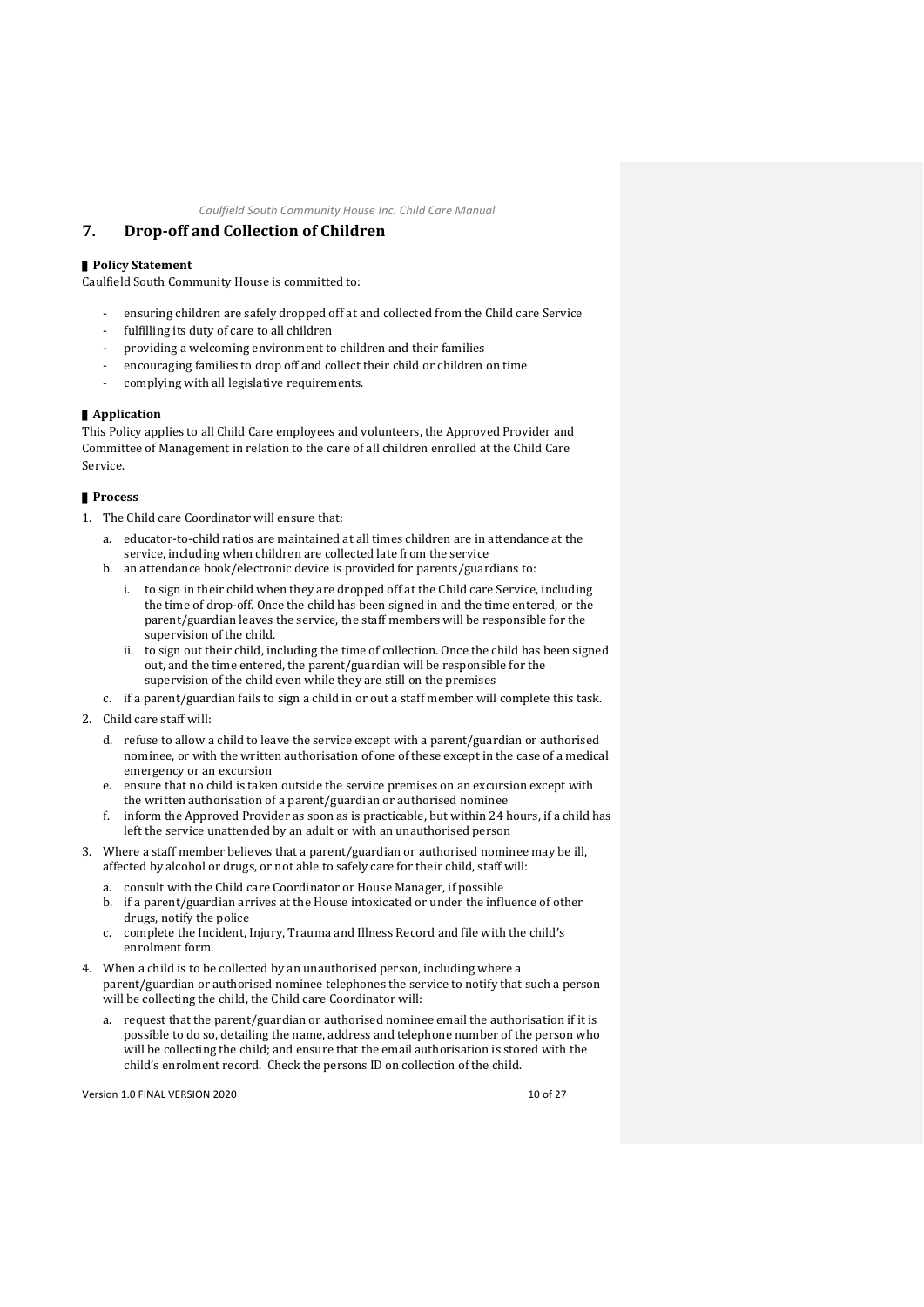- b. if it is not possible for the parent/guardian or authorised nominee to provide authorisation via email, the House will accept a verbal authorisation provided that:
	- i. all details of the person collecting the child, including the name, address and telephone number of the person are obtained
	- ii. if the person to collect the child is unknown to the staff member in charge at the time, photo identification is obtained to confirm the person's identity on arrival at the service
- c. ensure that:
	- i. the attendance record is completed prior to the child leaving the service
	- ii. the child is not released where authorisation is not or cannot be provided by the parent/guardian or authorised nominee
	- iii. the House Manager is notified in the event that written authorisation is not provided, for further follow-up.
- 5. Where a parent/guardian or authorised nominee **has** notified the service that they will be late collecting their child, the Child care Coordinator will:
	- a. ensure that the educator-to-child ratios are maintained at all times children are in attendance at the service until the parent/guardian has arrived for collection
- 6. Where a parent/guardian or authorised nominee is late collecting their child and **has not** notified the service that they will be late, the Child care Coordinator will:
	- a. ensure that the educator-to-child ratios are maintained at all times children are in attendance at the service
	- b. contact the parents/guardians or the authorised nominee to request collection
	- c. inform the House Manager of the situation
	- d. designate somebody to continue to attempt to contact the child's parents/guardians and emergency persons
- 7. If the safety of the child or service staff is threatened or if they fear for the safety of the child, themselves or other service staff at any time Child care staff will:
	- a. contact police
	- b. within 24 hours of a serious incident, inform the Regulatory Authority (DEECD).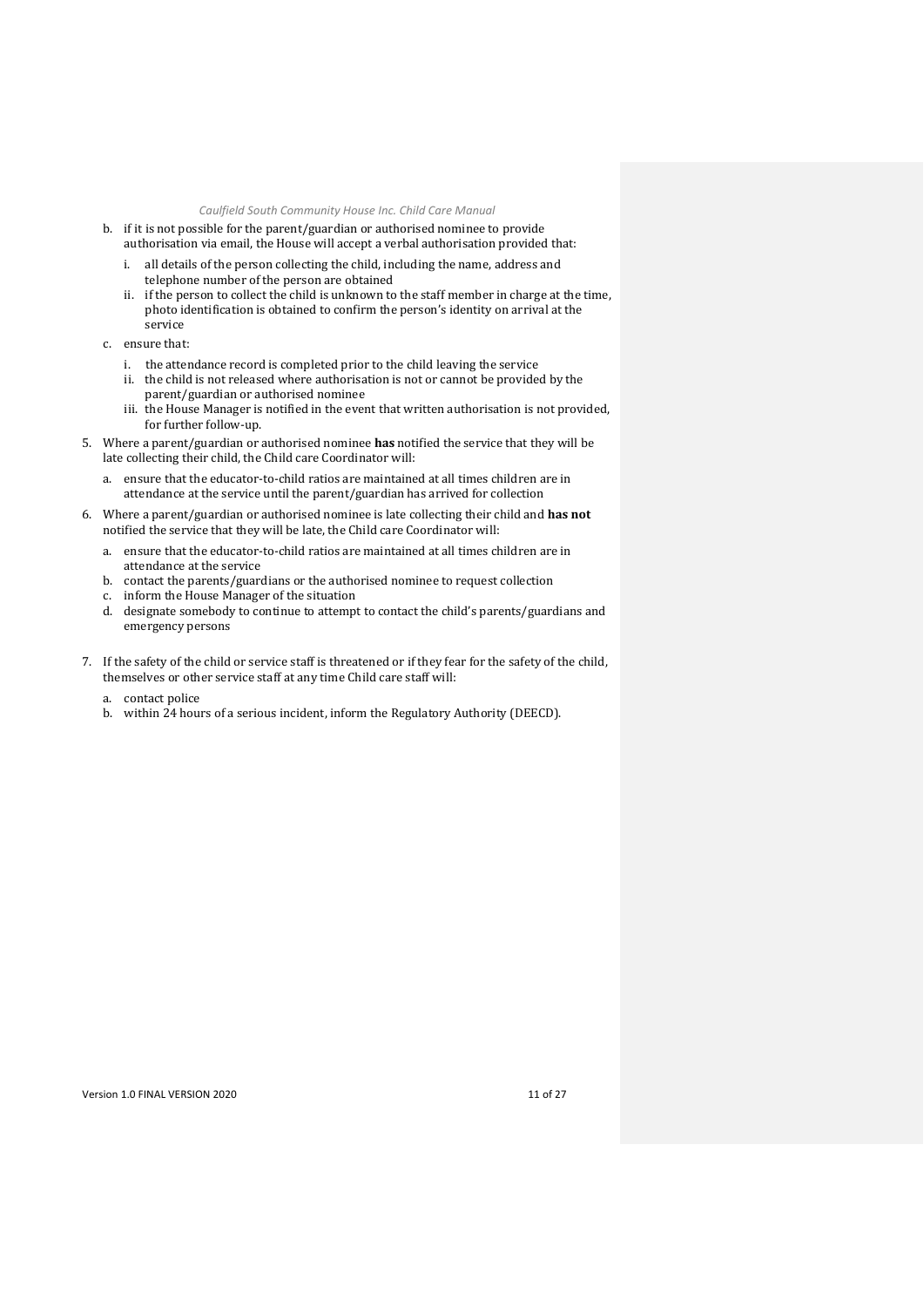## <span id="page-15-0"></span>**8. Enrolment and Orientation**

#### ■ **Policy Statement**

Caulfield South Community House is committed to providing access to child care services on an equitable basis, with the following provisos:

- at the end of each term, existing family enrolments will be given the first option to continue their enrolments
- in deciding whether to accept an enrolment, a child's developmental stage within the group will be taken into consideration
- in order to sustain active enrolments for the Child care Service, adequate age ratios amongst each group will be maintained wherever possible.

#### ▌**Application**

This Policy applies to the House Manager, Child care Coordinator and all staff involved in managing applications for the Caulfield South Community House Child care Services, and orienting children into the service.

#### ▌**Process**

- 1. On receipt of a Child care enrolment application, the Child care Coordinator will:
	- a. review the current vacancies for the child's age group
	- b. if there is no vacancy, notify the applicant when a vacancy may be available and invite them to place the child's name on the waiting list
	- c. if there is a vacancy and the child meets the required developmental stage, offer the applicant a place for the child, provisional on the provision of the necessary documentation and fees.
- 2. Once the applicant accepts the offer of a place, the Child care Coordinator will arrange a convenient time to introduce the child and family into the child care program and begin the orientation process.
- 3. **Prior to enrolment,** the Child care Coordinator will review the child's immunisation documentation to assess if it complies with requirements.
- 4. Whenever a child is accepted, the Child care Coordinator will:
	- a. review the enrolment application to identify any additional needs and make the necessary arrangements to ensure that these needs are addressed
	- b. keep the Immunisation History Statement on file
	- a. discuss the child's needs with the parents/guardians and develop an orientation program to assist them to settle into the program.
- 5. If a vacancy occurs,
	- a. the Child care Coordinator will offer the place to the family of the next suitable candidate on the waiting list
- 6. To assist a child's orientation into the service, child care staff will:
	- a. encourage parents/guardians to:
		- i. stay with their child as long as required during the settling in period
		- ii. make contact with educators and carers at the service, when required
	- b. assisting parents/guardians to develop and maintain a routine for saying goodbye to their child
	- c. share information with parents/guardians regarding their child's progress settling into the service
	- d. providing comfort and reassurance to children who are showing signs of distress when separating from family members.

Version 1.0 FINAL VERSION 2020 12 OF 27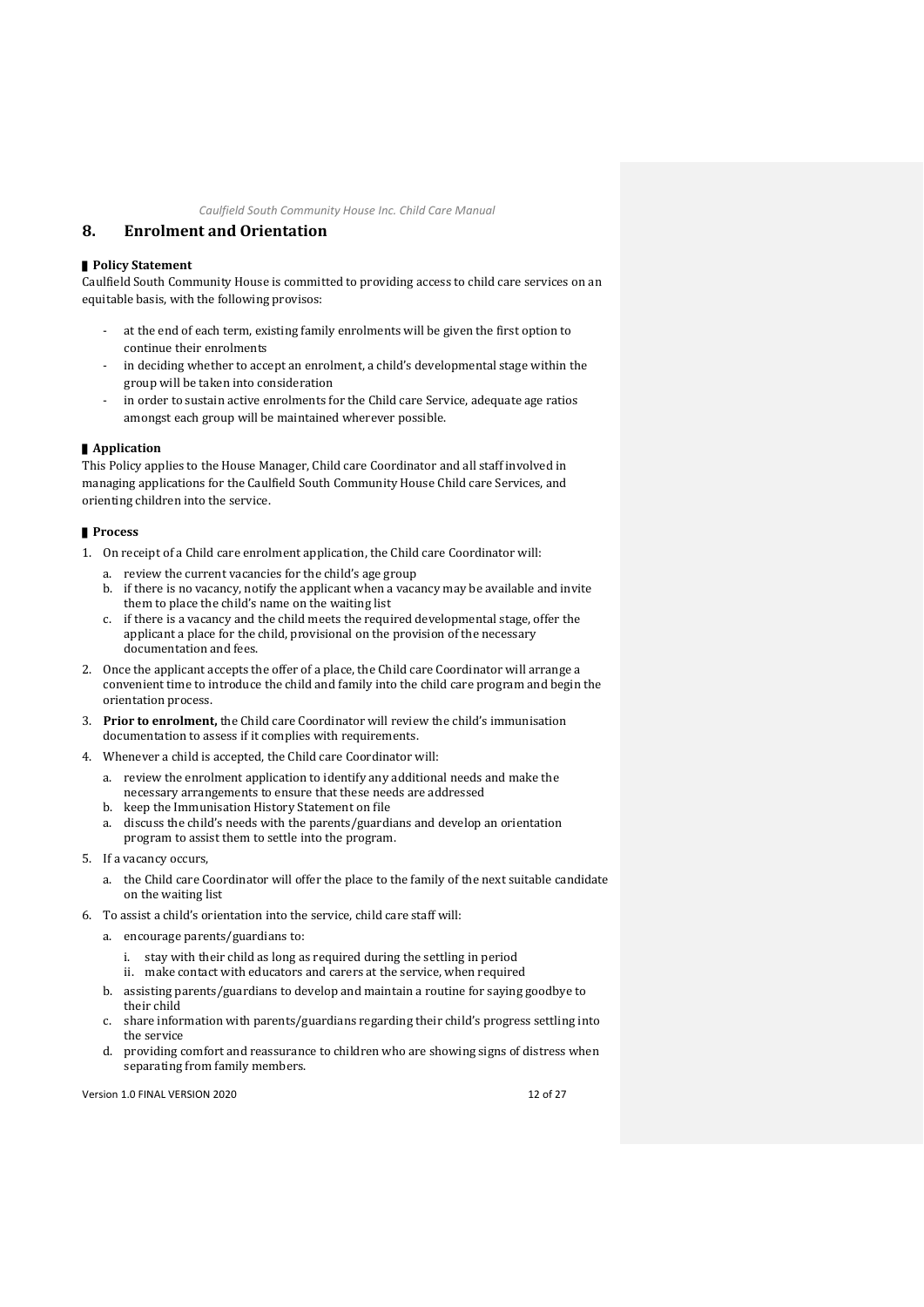## <span id="page-16-0"></span>**9. Exclusion of Sick Children and Staff**

#### ■ **Policy Statement**

Caulfield South Community House is committed to maintaining a safe and healthy environment for all children and staff, and others who visit the Child care Service

#### ▌**Application**

This Policy applies to all staff, children enrolled at the Child care Service, and others who visit the Child care Service, who present with symptoms of, or have been diagnosed with an infectious disease

#### ▌**Process**

- 1. The Child care Coordinator will:
	- a. ensure that at least one staff member with current approved first aid qualifications is in attendance and immediately available at all times the service is in operation
	- b. when a child or staff member is sick, including those with cold sores, conjunctivitis, school sores, Gastroenteritis or head lice, exclude the sick child or staff member to prevent the introduction or re-introduction of infection into the House and avoid contagion of other children and staff.
- 2. If a staff member or child enrolled at the Child care Service is suspected of or is suffering from an infectious or vaccine-preventable disease, the Child care Coordinator will:
	- a. notify the House Manager immediately
	- b. contact the parents/guardians of the child and request that the child be collected as soon as possible
	- c. within 24 hours, notify the parents/guardians of all children enrolled at the Child care Service, and all other staff of the potential outbreak and displaying this information prominently
	- d. if the disease is confirmed, ensure that the staff member or child is not permitted to return to the Child care Service until the minimum exclusion period has expired and the staff member or child feels well and then only on presentation of a medical certificate confirming they can be readmitted.
- 3. If a staff member or child enrolled at the Child care Service is diagnosed with any of the specified diseases, the Child care Coordinator will notify the Department of Education and Early Childhood Development, respecting confidentiality at all times.
- 4. Staff will call the parents/guardians to remove their child from the service if the child:
	- a. has a fever of more than 37°C until their temperature, activity level and appetite are back to normal
	- b. has been prescribed antibiotics for an acute illness for at least 24 hours
	- is vomiting or suffering from diarrhoea until 24 hours after the vomiting/diarrhoea has stopped
	- d. has more than 2-3 soiled nappies
	- e. shows signs of being lethargic, not eating or has unusual energy levels
	- f. has cold sores until the sores have dried
	- g. has a heavy cough or cold, especially if the child has a green, snotty nose, until the cough/cold has eased
	- h. has school sores until the sores have dried
	- i. has conjunctivitis until the infection has cleared
	- j. head lice until lice treatment has commenced and there are no longer any live lice.

Version 1.0 FINAL VERSION 2020 13 of 27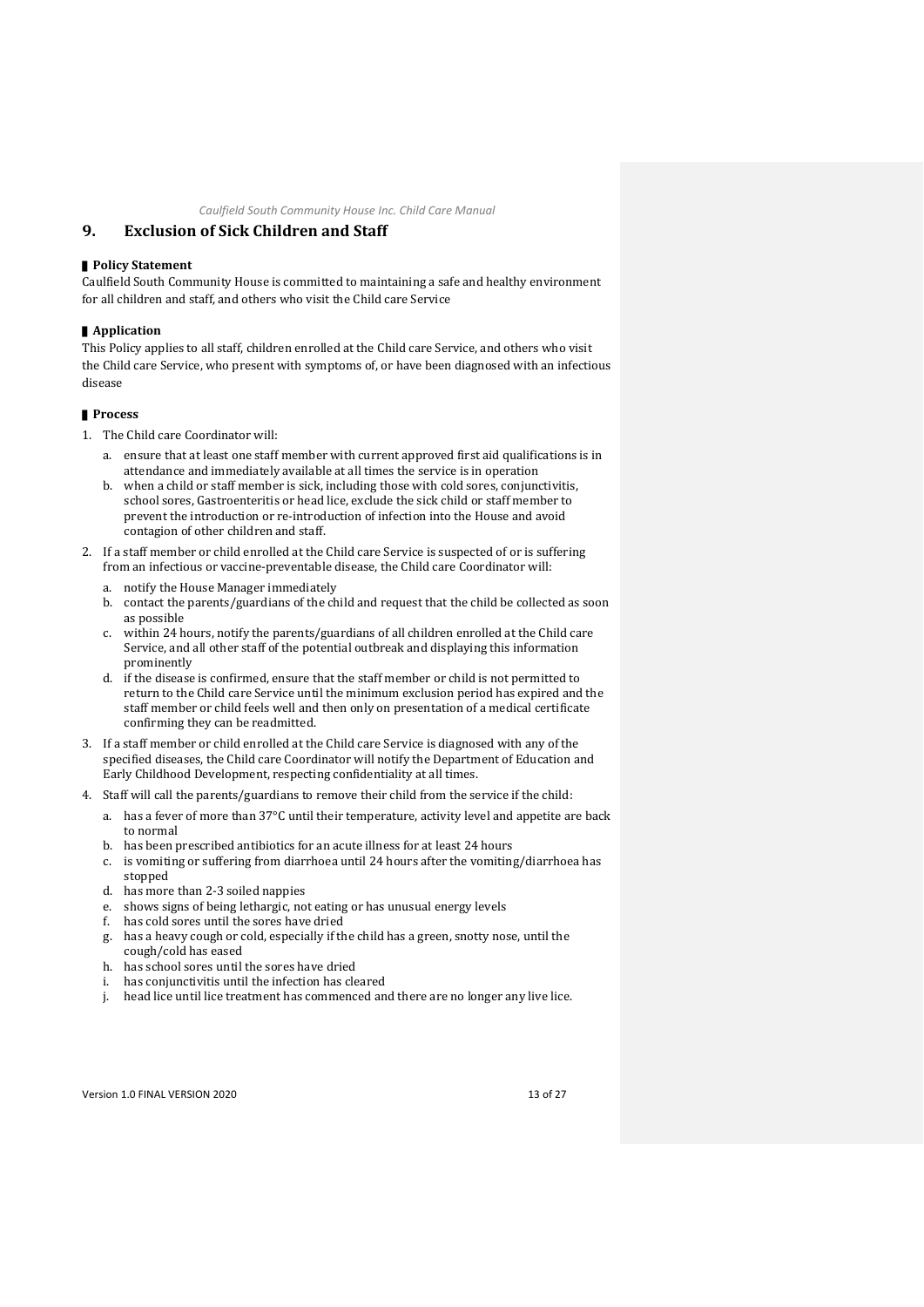## <span id="page-17-0"></span>**10. Food Safety**

# ▌**Policy Statement**

Caulfield South Community House is committed to:

- providing a safe environment for all children and staff
- promoting good hygiene
- being flexible to individual needs

#### ▌**Application**

This Policy applies to all child care staff and volunteers in relation to the provision and consumption of food and drinks for the children

- 1. Parents are to pack and provide healthy snacks and lunches for their children. Parents are notified at the commencement of their child's enrolment to ensure the food provided does not contain nuts. CSCH is a nut free environment.
- 2. A Food Warning notice is displayed on the Child Care Service parent's notice board
- 3. If a child brings nuts, to the Child care Service, staff will:
	- a. remove the item and explain the reason to the child
	- b. give the item to the parent/guardian when the child is collected, advising them that the item is not permitted and the reasons.
- 4. If children with allergies are enrolled at the Child care Service, the Child care Coordinator will notify all parents/guardians whether celebration food, such as birthday cakes is permitted, and the alternatives, such as stickers, available.
- 5. All child care staff will:
	- a. provide water to the children throughout the day
	- b. encourage children to wash their hands before eating
	- c. making meal and snack times as relaxing and enjoyable as possible by having the children sit in a social manner at the table
	- d. sitting at the table with the children and having a snack also
	- e. be sensitive and flexible to individual needs, such as allowing a tired, hungry child to begin their snack earlier if necessary.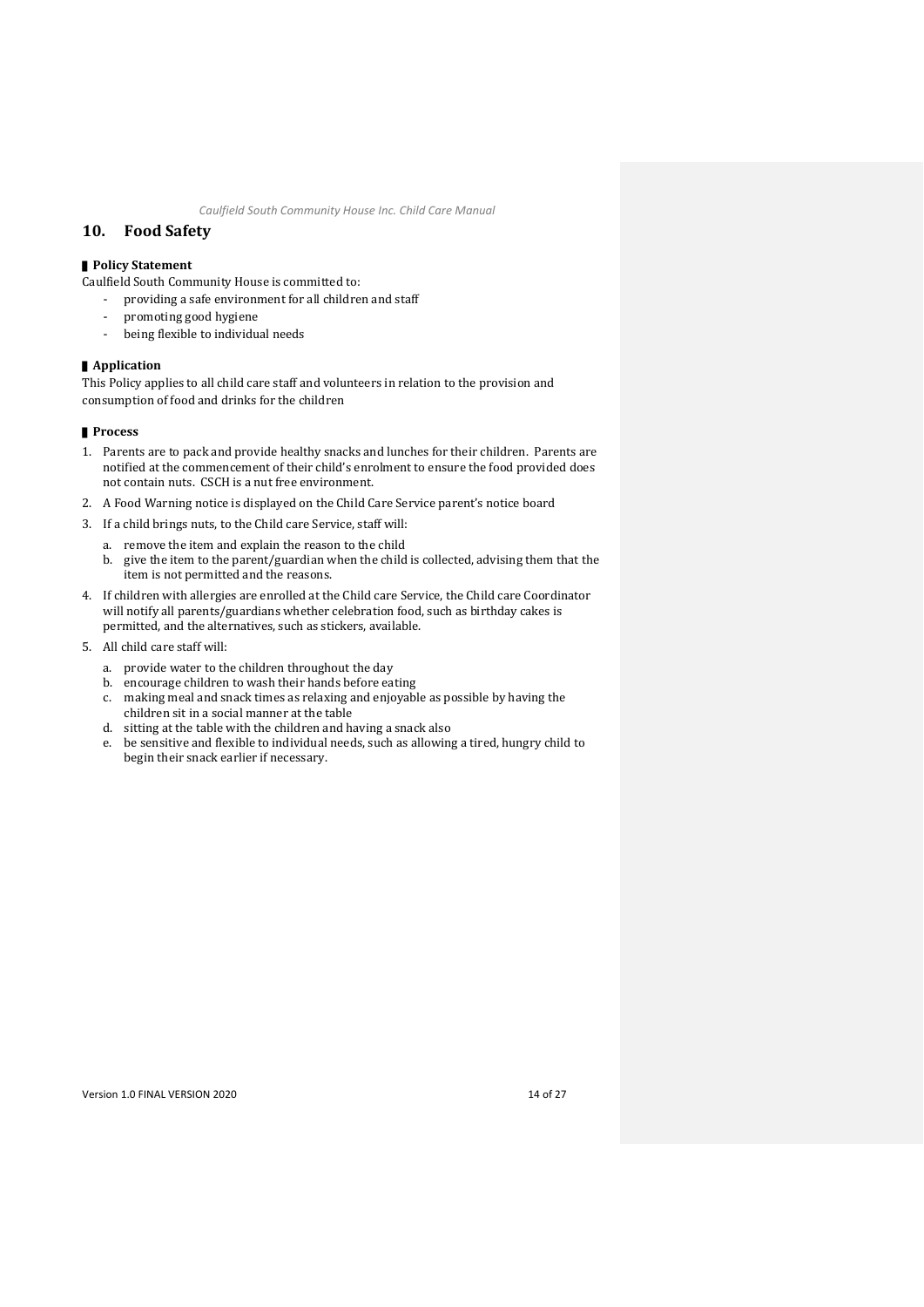## <span id="page-18-0"></span>**11. Gender Equity**

#### ▌**Policy Statement**

Caulfield South Community House is committed to providing all children with the opportunity to develop to their maximum potential, regardless of their gender, reflecting our commitment to nurturing each child's sense of self-worth, confidence and independence

#### ▌**Application**

This Policy applies to the creation and continuing development of a curriculum that values each gender equally and providing equal opportunity for all genders to participate in all aspects of the program

- 1. The Child care Coordinator will:
	- a. review the curriculum at least annually to ensure that it is not biased towards a particular gender and that all learning experiences are:
		- i. equally accessible
		- ii. enable children to develop understanding about the discriminatory nature of some social practices, behaviours and attitudes.
	- b. purchase only equipment that does not reinforce gender bias
	- c. remove resources that may not reflect gender equity.
- 2. All child care staff will:
	- a. treat all children equally and provide the same opportunities for all genders
	- b. encourage children to participate in all activities but respect their choices and acknowledge their play preferences
	- c. question attitudes, behaviours and values that may limit or hinder children's skills and potential
	- d. actively encourage all children to show empathy and healthy assertiveness, treating other children as equal
	- e. use language that does not reflect bias to any gender
	- f. give all children equal attention and time
	- g. choose books, songs, etc, that promote gender equity and
	- h. act as good role models who are not biased in any way.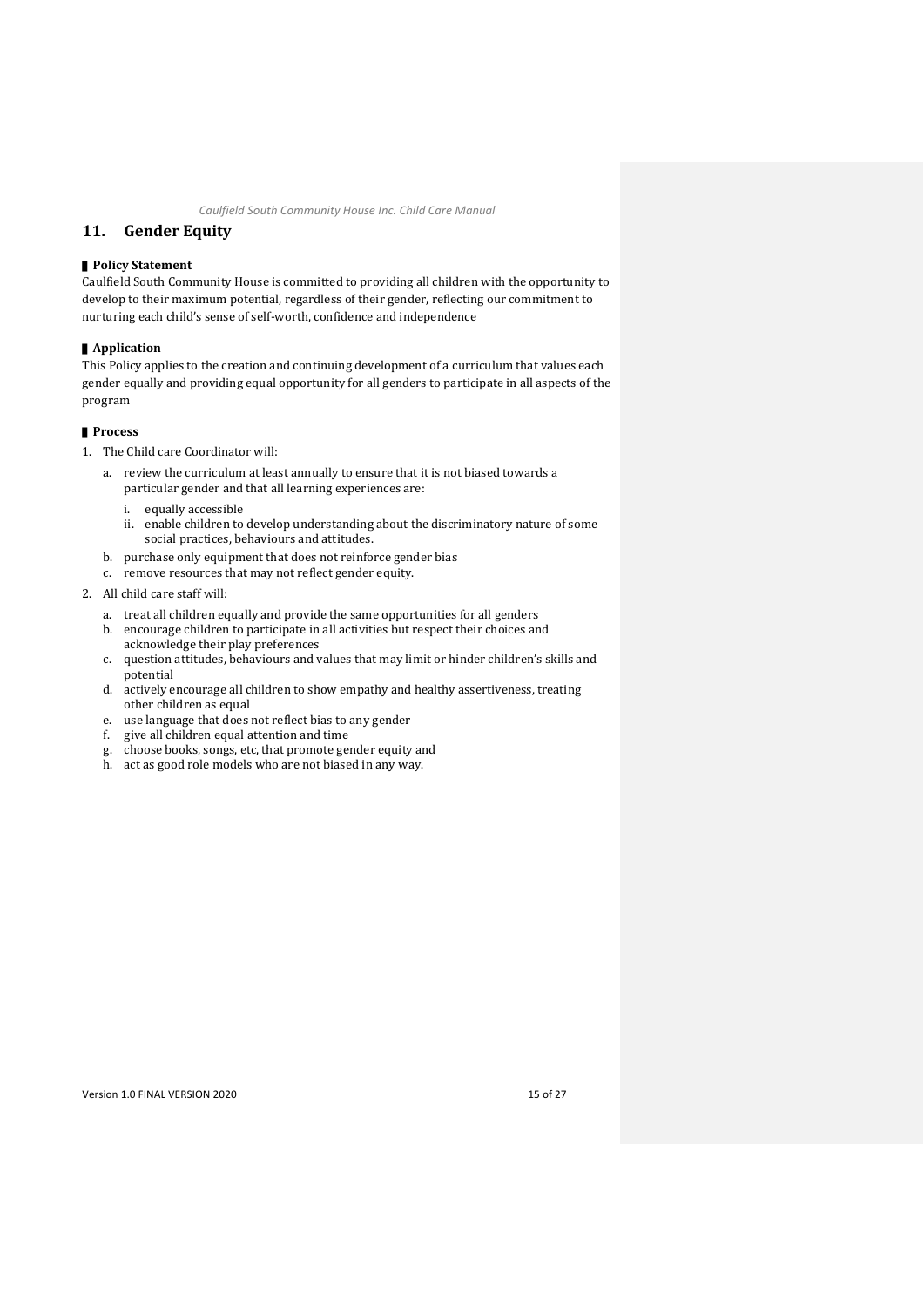## <span id="page-19-0"></span>**12. Head Lice Policy**

#### ■ **Policy Statement**

Whilst recognising that parents/guardians have the primary responsibility for the detection and treatment of head lice, Caulfield South Community House is committed to working in a cooperative and collaborative manner to assist all families to manage head lice effectively.

#### ▌**Application**

This Policy applies to all staff in assisting with the treatment and control of head lice in a consistent and coordinated manner

- 1. In the event that live head lice are identified on a child at the Child care Service, child care staff will:
	- a. notify the parent/guardian to pick up the child immediately and not allow the child to return to the Child care Service until appropriate treatment has commenced
	- b. notify the parents/guardians of the other children at the Child care Service so they have an early opportunity to detect and treat their children if necessary
	- c. maintain a sympathetic attitude and avoid stigmatising or blaming the families of the children with head lice.
- 2. If a parent/guardian notifies staff that their child has live lice, staff will:
	- a. not allow the child to return to the Child care Service until appropriate treatment has commenced
	- b. notify the parents/guardians of the other children at the Child care Service so they have an early opportunity to detect and treat their children if necessary
	- c. maintain a sympathetic attitude and avoid stigmatising or blaming the families of the children with head lice
	- d. notify families each time a case of head lice is detected in the House.
	- e. provide up-to-date information parents/guardians via newsletters or Information Bulletins.
- 3. In the event that live head lice are identified on a staff member at the Child care Service, the staff member will not return to the Child care Service until appropriate treatment has commenced.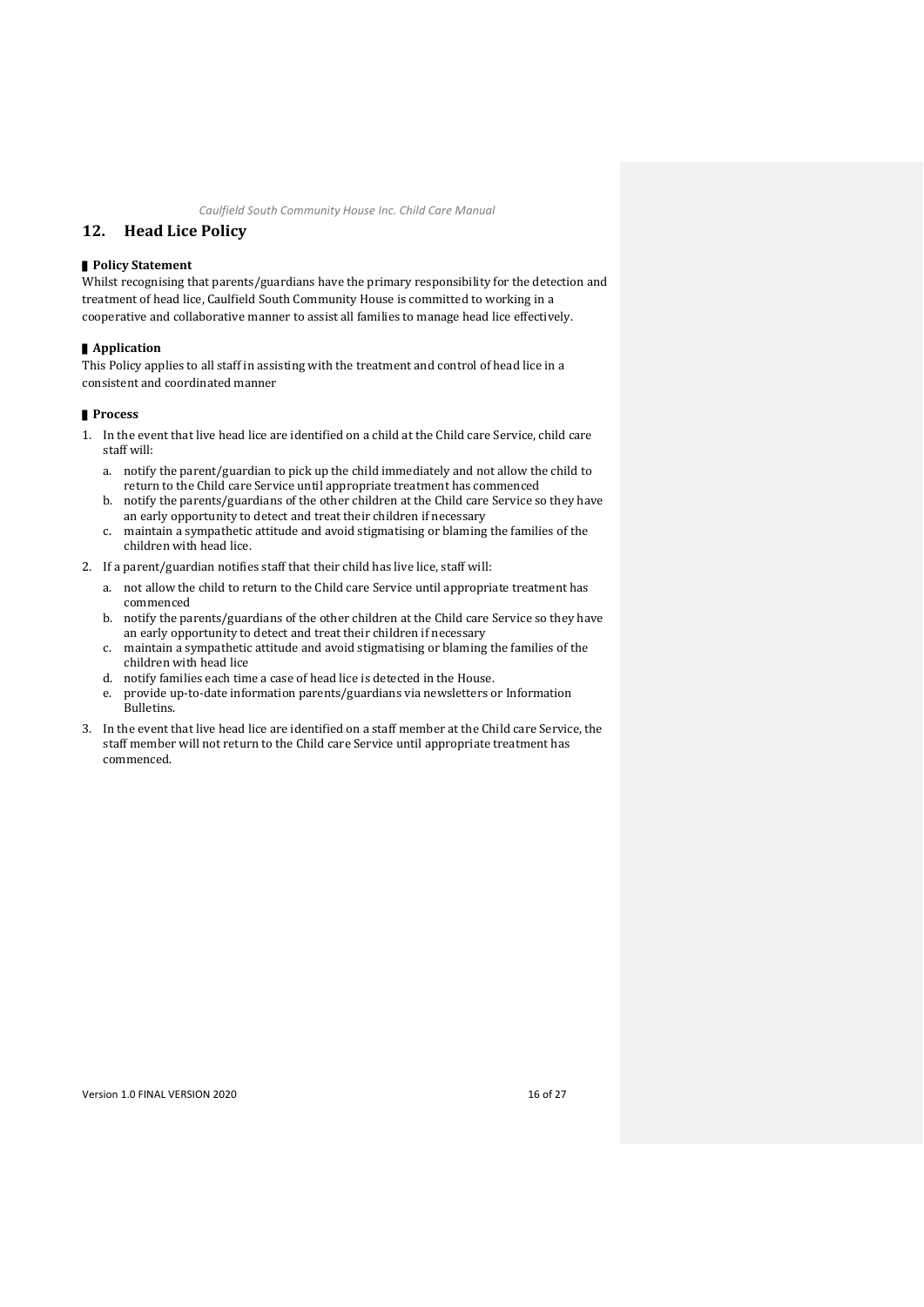## <span id="page-20-0"></span>**13. Immunisation**

#### ■ **Policy Statement**

Caulfield South Community House is committed to:

- providing a safe and healthy environment for all children, staff, volunteers and others involved with the Child care Service.
- providing advice and support to a child and their family, staff member or volunteer who presents to the Child care Service with symptoms of an infectious disease or infestation - providing up-to-date information and resources for families. staff and volunteers
- regarding infectious diseases and infestation management and immunisation programs

#### ▌**Application**

This Policy applies to all the management of infectious diseases and infestations for the protection of all children, staff, volunteers and others visiting the Child care Service.

#### ▌**Process**

- 1. The Child care Service will not process a new enrolment for a child whose immunisations are not up-to-date. Families must provide documentation that shows the child:
	- is fully vaccinated for their age; or
	- is on a recognised catch up schedule if their child has fallen behind with their vaccinations; or
	- has a medical reason not to be vaccinated
	- if a child has received vaccinations outside of Australia, a letter from an Australian GP must be obtained to confirm vaccinations meet the Australian requirements.
- 2. The Child care Service can offer a Grace Period of up to 16 weeks. During this time, an up-todate immunisation record must be supplied to the Child care Service to finalise the enrolment process.
- 3. During an outbreak of some infectious diseases (such as measles and whooping cough), child care staff will exclude a child whose immunisations are not up-to-date from the Child care Service for precautionary measures.

Version 1.0 FINAL VERSION 2020 17 of 27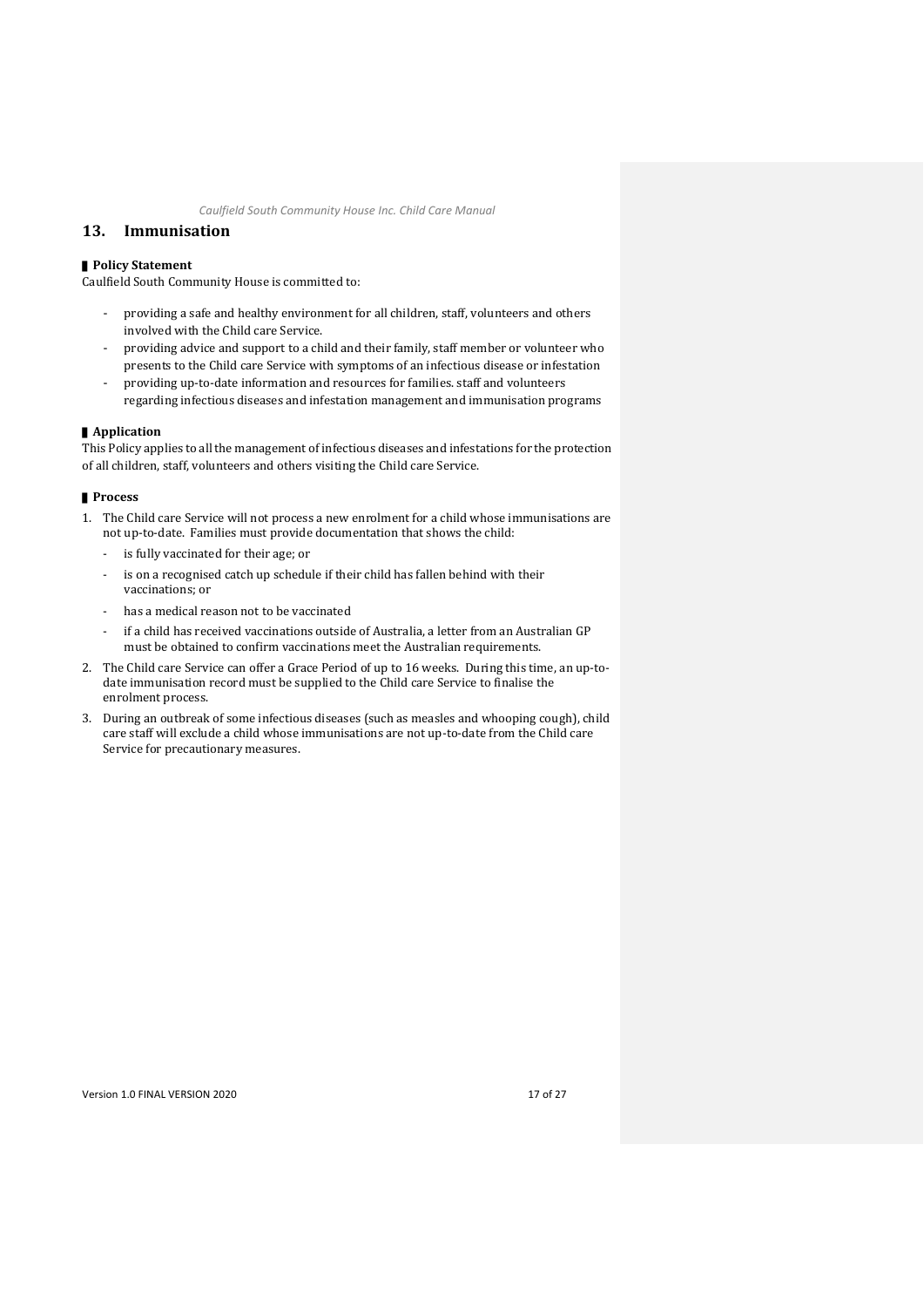## <span id="page-21-0"></span>**14. Infection Control**

#### ▌**Policy Statement**

Caulfield South Community House is committed to maintaining a safe and healthy environment for children, staff, volunteers and others involved with the Child care Service, including the prevention of the spread of infectious diseases such as HIV, Hepatitis B and Hepatitis C.

#### ▌**Application**

This Policy applies to all staff and volunteers when handling or dealing with blood, faeces, urine, sweat and tears.

- 1. When dealing with blood, all staff and volunteers will:
	- a. treat all blood as potentially infectious
	- b. locate the first aid kit and notify a first aid qualified staff member
	- c. wear disposable gloves
	- d. cover open wounds with a waterproof dressing
	- e. clean spills.
- 2. When cleaning blood and body fluids with disinfectant or cleaning detergent, all staff and volunteers will:
	- a. wear disposable gloves
	- b. apply absorbent paper to soak up the substance
	- c. clean the surface with detergent and hot water
	- d. dry the area so that it is not slippery
	- e. ensure all children are well clear of the affected area and are safe
	- f. place used gloves and paper towel in a plastic bag, seal the bag and dispose of it in the appropriate bin
	- g. wash their hands thoroughly.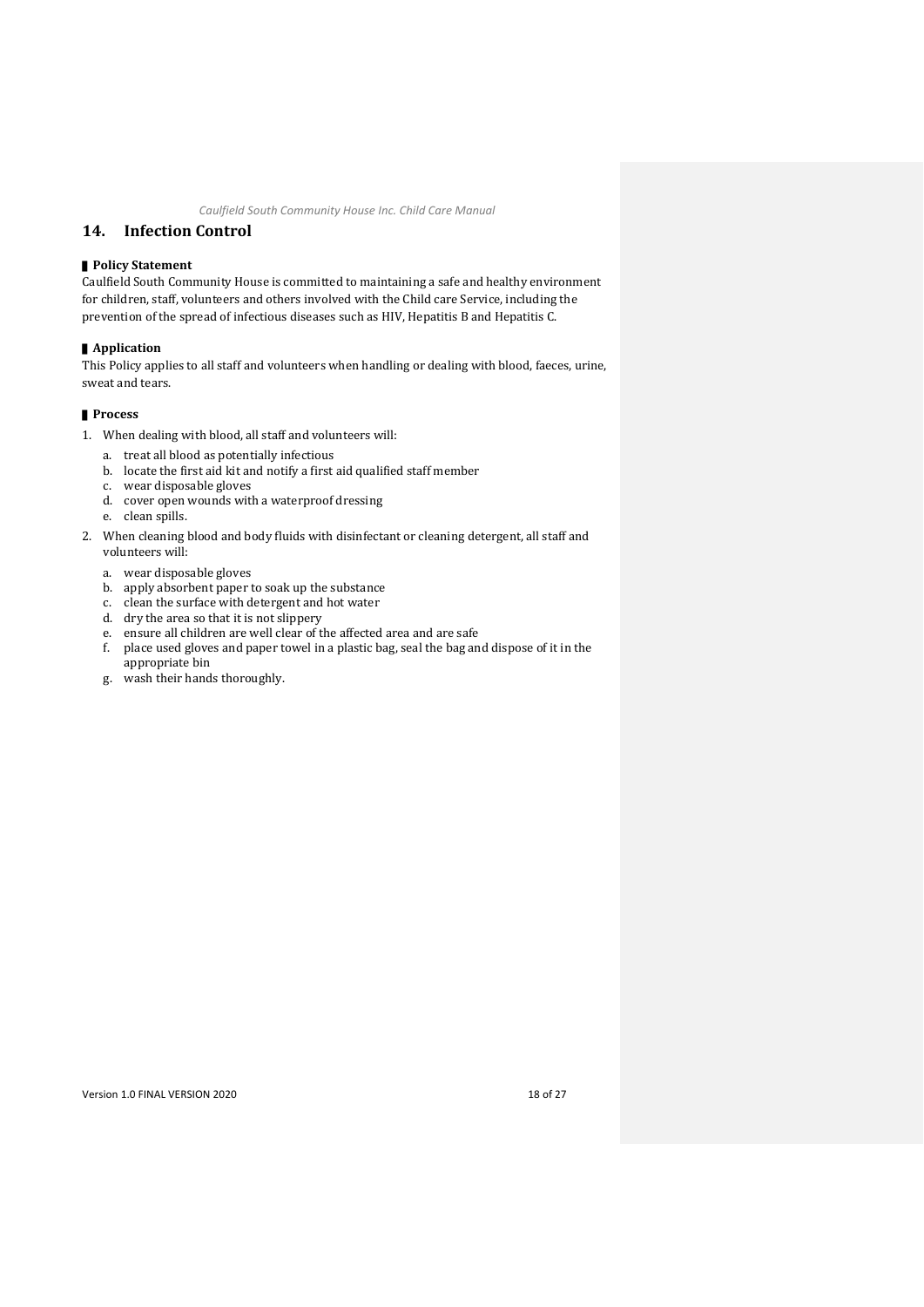## <span id="page-22-0"></span>**15. Interactions with Children**

## ■ **Policy Statement**

Caulfield South Community House is committed to:

- considering the health, safety and wellbeing of each child, and providing a safe, secure and welcoming environment in which they can develop and learn
- maintaining its duty of care towards all children at the service
- building collaborative relationships with families to improve learning and development outcomes for children
- encouraging positive, respectful and warm relationships between children and staff and volunteers.
- the development of positive and respectful relationships with each child at the Child care Service
- supporting each child to learn and develop in a secure and empowering environment

## ▌**Application**

This Policy applies to all employees and volunteers and their behaviour in respect to the children at the Child care Service and their families

- 1. All staff will be positive and respectful and model appropriate behaviour when working with children and families.
- 2. All staff will:
	- a. ensure that there is supervision of children at all times
	- b. communicate and work collaboratively with parents/guardians and families in relation to their child's learning, development, interactions, behaviour and relationships
	- c. deliver educational programs, in accordance with an approved learning framework, d. staff will observe the children's interests, then develop and deliver a program that
	- incorporates their interest
	- e. deliver programs that develop a sense of wellbeing and identity, connection to community, and provide skills for lifelong learning in all children
	- f. develop a program that develops inclusiveness and acceptance of all children's needs
	- g. provide education and care to the children in a way that:
		- i. encourages them to express themselves and their opinions
		- ii. allows them to undertake experiences that develop self-reliance and self-esteem
		- iii. maintains the dignity and the rights of each child at all times
		- iv. offers positive guidance and encouragement towards acceptable behaviour
	- h. support each child to develop responsive relationships, and to work and learn in collaboration with others
	- i. use positive and respectful strategies to assist children to manage their own behaviour, and to respond appropriately to conflict and the behaviour of others
	- j. be aware that it is an offence to subject a child to any form of corporal punishment, or any discipline that is unreasonable or excessive in the circumstances
	- k. maintain confidentiality at all times.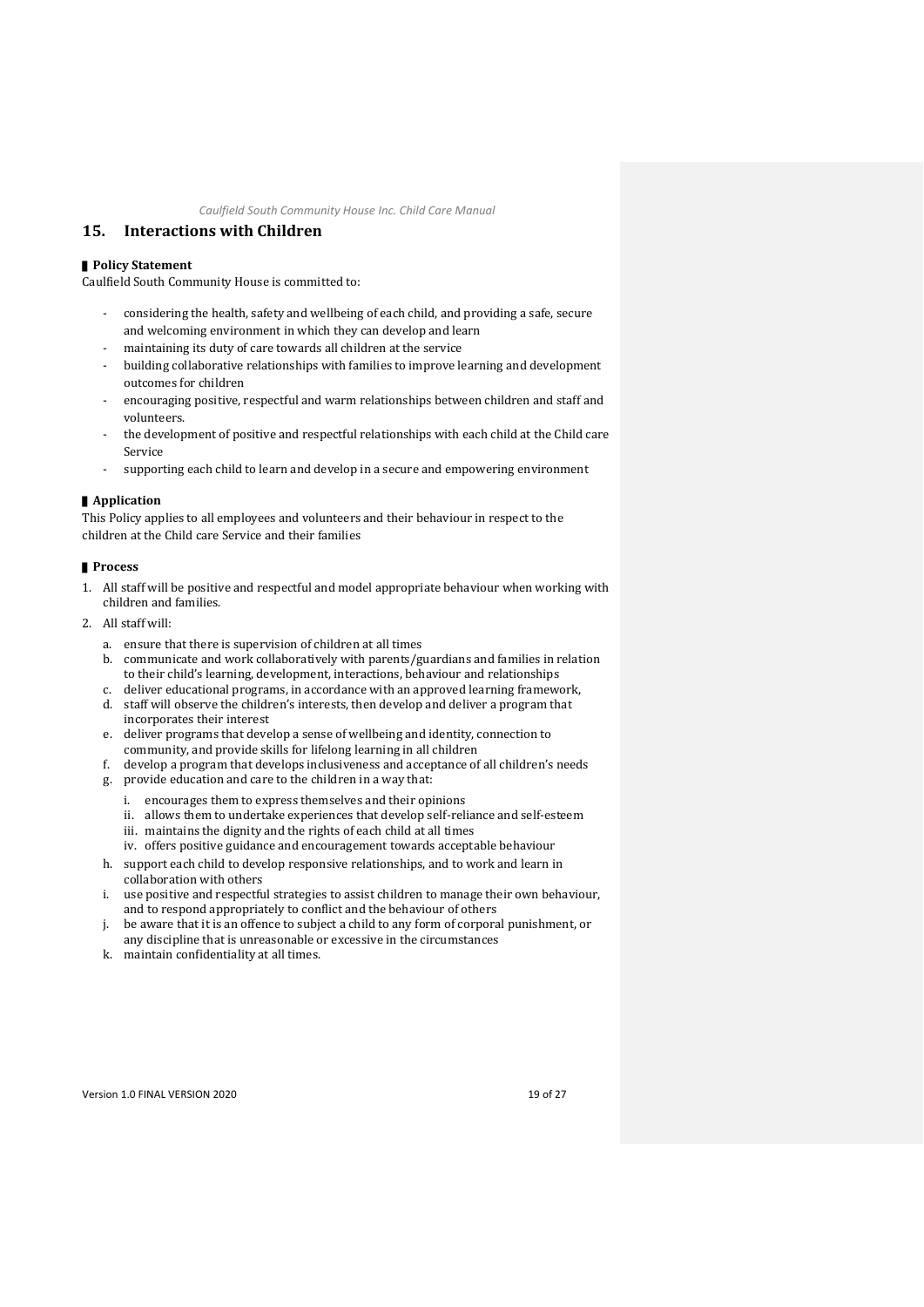## <span id="page-23-0"></span>**16. Lock-down and Lock-out**

#### ■ **Policy Statement**

Caulfield South Community House is committed to ensuring the safety of all children by:

- locking down the premises immediately an external and immediate danger is identified, and it is determined that the children should be secured inside the building for their own safety
- locking the children out of the premises when an internal immediate danger is identified, and it is determined that the children should be excluded for their safety.

#### ▌**Application**

This Policy applies to all staff and volunteers when the children are under threat from an external source.

#### ▌**Process**

*Lock-down*

- 1. As soon as an external and immediate threat is identified, the Child care Coordinator will:
	- a. call **000** for emergency services and seek and follow the advice
	- b. initiate the lock-down and instruct staff as necessary to:
		- i. close internal doors and windows
		- ii. remain in the child care services indoor room
	- c. check that all external doors (and windows if appropriate) are locked
	- d. notify parents/guardians and returning groups to not come to the facility until the incident is over
	- e. ensure a telephone line is kept free.
	- f. keep the main entrance as the only entry point it must be constantly monitored, and no unauthorised people allowed access
	- ensure that all children, staff, volunteers and visitors are accounted for
	- h. if it is safe to do so, have a staff member wait at the main entry to the facility to guide emergency services personnel.
	- i. as appropriate, confirm with emergency services personnel that it is safe to return to normal operations.
	- j. maintain a record of actions/decisions undertaken and the times
	- k. contact the children's parents/guardians as required.
- 2. After a lock-down, the Child care Coordinator will:
	- a. ensure that support is provided to any children, staff, volunteers or visitors with medical or other needs
	- b. when appropriate activate the parent/guardian reunification process
	- c. distribute a prepared communication to parents/guardians as appropriate
	- d. undertake an operational debrief with staff to identify any lock-down and procedural changes required
	- e. report any serious incidents to the relevant DET officer in the region (Services operating under the *Children's Services Act 1996* refer to practice note Serious incidents available at: [www.education.vic.gov.au/childhood/providers/regulation/Pages/vcspracnotes.aspx\)](http://www.education.vic.gov.au/childhood/providers/regulation/Pages/vcspracnotes.aspx)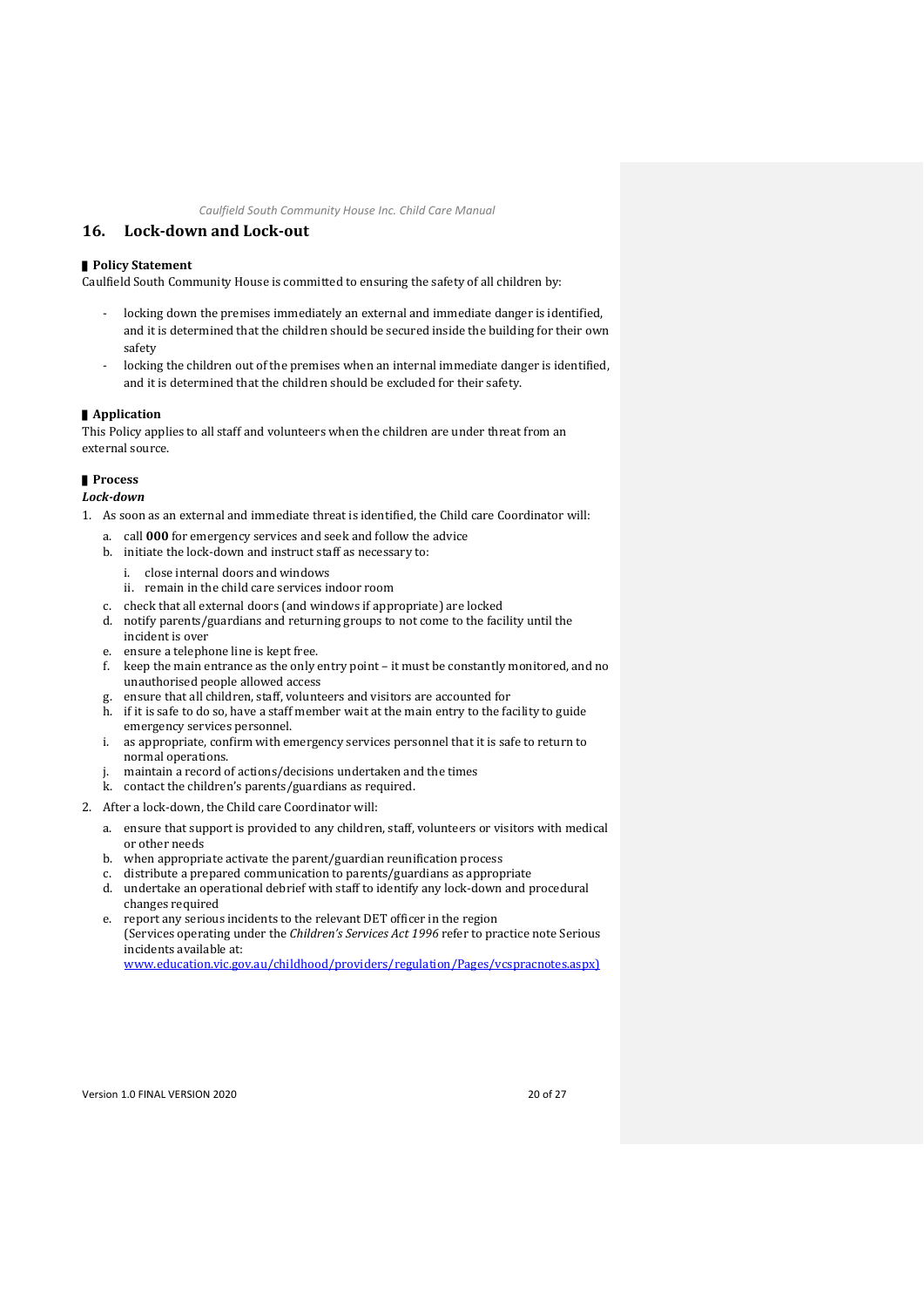#### *Lock-out*

3. As soon as an internal and immediate threat is identified, the Child care Coordinator will:

- a. call **000** for emergency services and seek and follow the advice
- b. announce the lock-out with instructions about what is required, such as nominating staff to check the premises for anyone left inside and collect the Emergency Kit
- c. assemble the children, staff, volunteers and visitors to the most identified assembly area:
- d. check that all children, staff, volunteers and visitors are accounted for
- e. where appropriate, confirm with emergency services personnel that it is safe to return to normal operations
- f. maintain a record of actions/decisions undertaken and times
- g. contact the children's parents/guardians as required.
- 4. After a lock-out, the Child care Coordinator will:
	- a. ensure that support is provided to any children, staff or visitors with medical or other needs are supported
	- b. determine whether to activate the parent/guardian reunification process
	- c. distribute letters to parents/guardians as appropriate
	- d. undertake an operational debrief with staff and the Incident Management Team to identify any lock-out and procedural changes required
	- e. report any serious incidents to the relevant DET officer in the region (Services operating under the *Children's Services Act 1996* refer to practice note Serious incidents available at: [www.education.vic.gov.au/childhood/providers/regulation/Pages/vcspracnotes.aspx\)](http://www.education.vic.gov.au/childhood/providers/regulation/Pages/vcspracnotes.aspx)

Version 1.0 FINAL VERSION 2020 21 of 27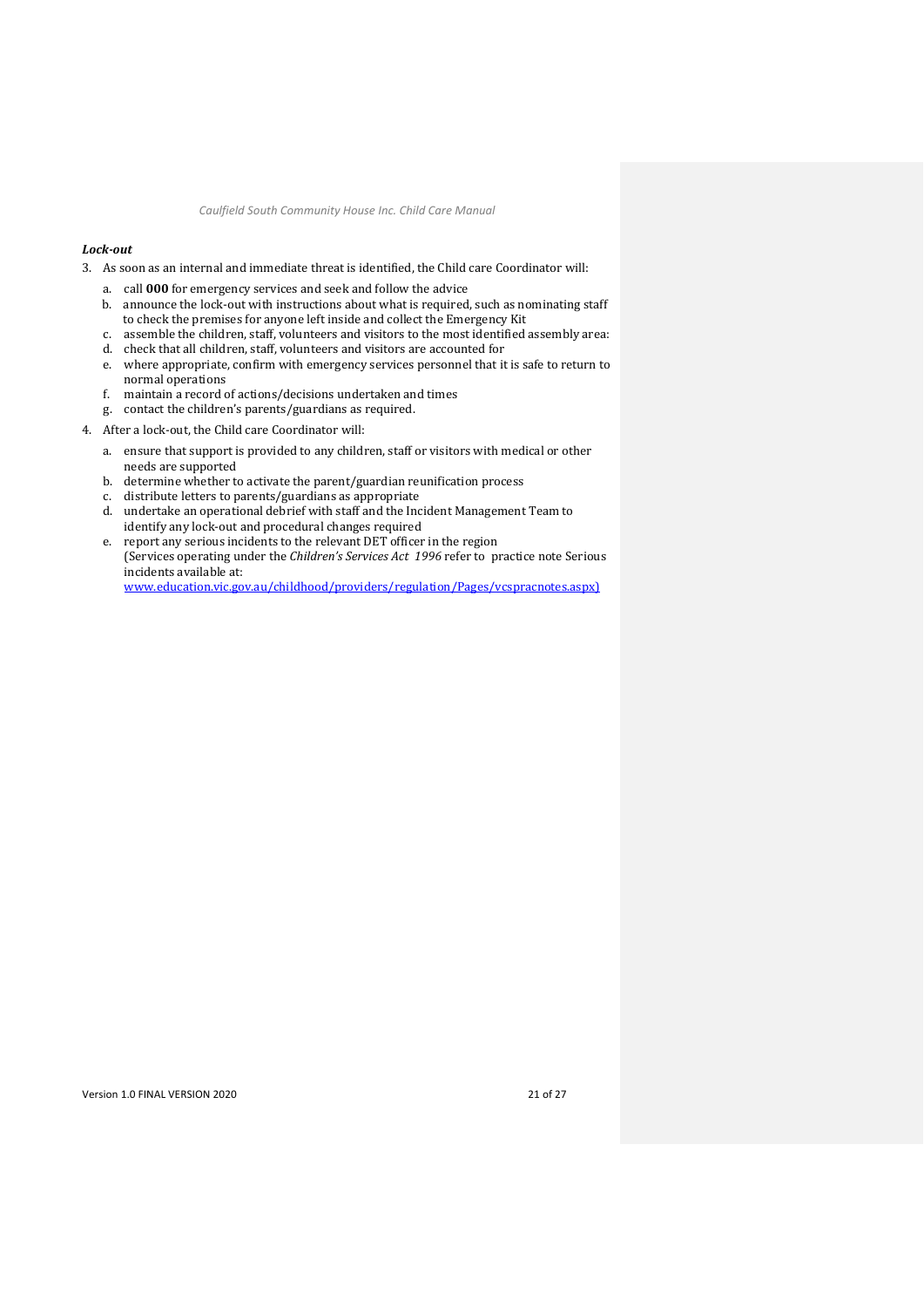# <span id="page-25-0"></span>**17. Medical & Accident Emergency**

## ▌**Policy**

Caulfield South Community House is committed to ensuring the children's wellbeing at all times by:

- providing a safe and healthy environment for the children
- developing, monitoring and practising sound accident prevention strategies
- responding to and treating any injury quickly and appropriately to prevent an exacerbation of the situation
- keeping parents/guardians informed of any accidents or injuries that affect their child.

## ▌**Application**

This Policy applies to the management of an injury to any child while in the care of Child care Service staff.

#### ▌**Process**

The House Manager will ensure that emergency procedures are displayed in high visibility areas throughout the House

- 1. If a child suffers a **minor injury,** the staff member involved will:
	- a. administer basic first aid as quickly and effectively as possible to prevent any serious harm or secondary issues
	- b. complete and sign an Accident Report in the presence of a witness
	- c. inform the parent/guardian by phone at the time of the injury or when they arrive to collect their child
	- d. request the parent/guardian to sign an acknowledgement of the injury in the Accident Book
	- e. provide the Accident Report to the Child care Coordinator for information and filing in the accident file.

#### 2. If a child suffers a **major injury**:

- a. the staff member involved will:
	- i. if emergency treatment is required ask a co-worker to call for an ambulance and notify the Child care Coordinator immediately
	- ii. administer basic first aid as quickly and effectively as possible to prevent any serious harm or secondary issues
	- iii. stay with the child until the ambulance officers arrive
	- iv. a staff member of the House to travel in the ambulance in the absence of a parent, guardian or emergency contact person
	- v. document clearly and specifically all the details of the incident in the Child Accident Report and sign it in the presence of a witness
- vi. provide the Accident Report to the Child care Coordinator b. a co-worker will take the other children to another part of the premises
- c. the Child care Coordinator will:
	- i. immediately notify the child's parents/guardians by phone of the incident and whether medical aid or hospitalisation is required
	- ii. immediately notify the House Manager and a Committee Member or, if unable to contact the House Manager, one of the Committee of Management Executives
	- iii. request the parent/guardian to sign an acknowledgement of the injury in the accident book
	- iv. undertake an investigation into the incident within 24 hours
	- v. within 48 hours, provide a report outlining the accident to the Secretary of the Department of Education and Early Childhood Development
	- vi. arrange for counselling for the child and other children, families and staff as required.

Version 1.0 FINAL VERSION 2020<br>22 of 27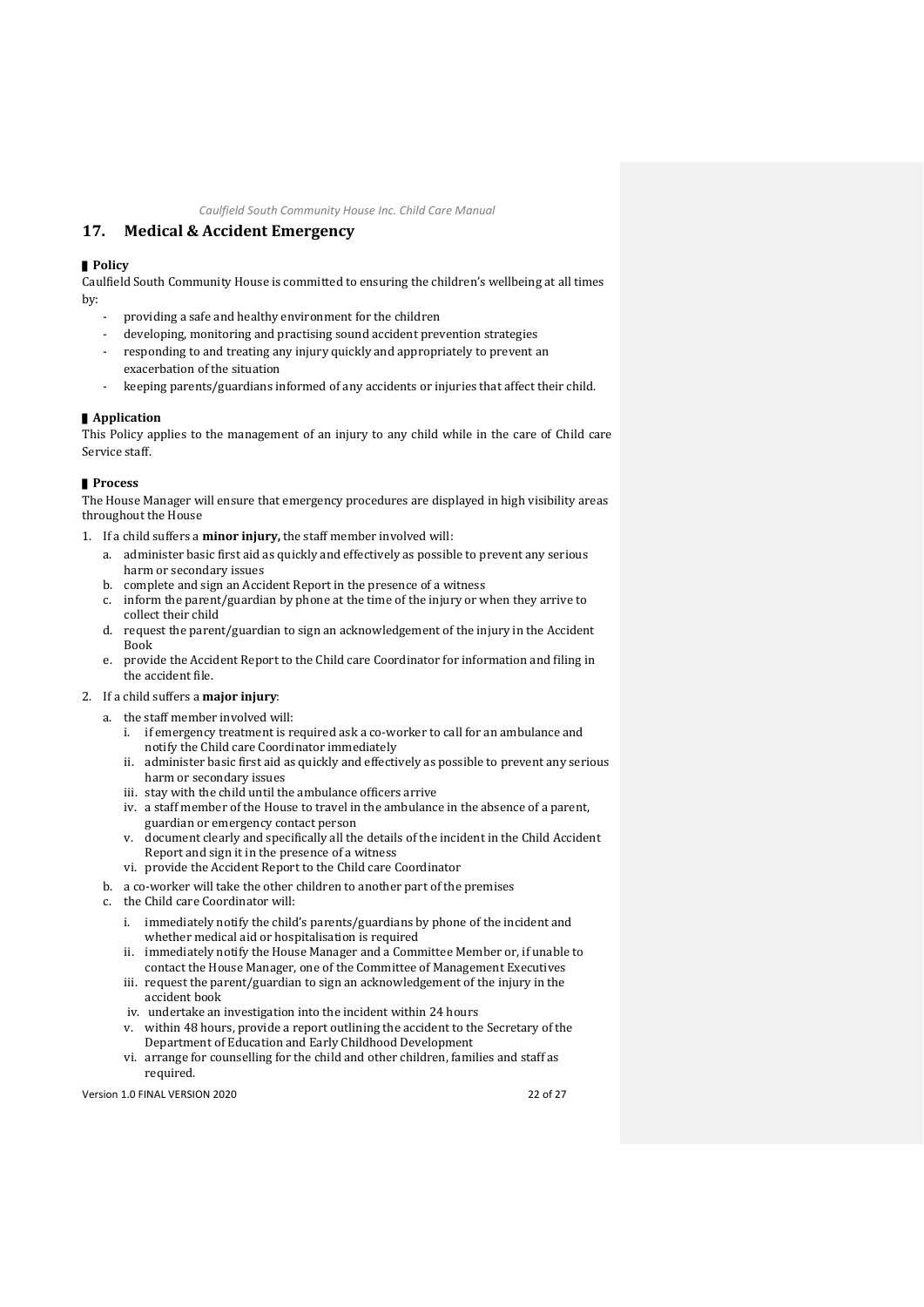## <span id="page-26-0"></span>**18. Medication**

## ■ **Policy Statement**

Caulfield South Community House is committed to

- providing a safe and healthy environment for all children, staff, volunteers and others at the Child care Service
- responding immediately to the needs of a child who is ill or becomes ill while attending the service
- ensuring that medication is administered safely and appropriately.

#### ▌**Application**

This policy applies to all staff in relation to the administration and storage of medication.

#### ▌**Process**

- 1. Whenever a parent/guardian provides medication for their child, staff will:
	- a. Check the use by date of the medication
	- b. immediately place the medication in the House fridge or the first aid cupboard as appropriate
	- c. ensure that the parent/guardian enters the following medication information in the Medication Book:
		- i. Date of entry and Child's full name
		- ii. Name of medication and dosage to be given
		- iii. Date and time of requested dose including, for precautionary medication, the symptoms that need to be present before medication should be given, eg. if wheezing commences, or if the child's temperature rises above 37 degrees
		- iv. Why the medication is required
		- v. The parent's/guardian's signature authorising the administration of the medication
	- d. ensure that, if a parent/guardian requests a change to the dosage written on the container, whether or not it is over the counter or prescribed medication, the parent/guardian provides a letter signed by the child's doctor authorising the change in dosage. (If no such letter is provided, only the dosage that is written on the medication container may be administered and the parents/guardians contacted and informed accordingly.)
- 2. All staff will ensure that, when arranging to administer authorised medication to a child that:
	- a. two staff with Level II First Aid Training are present
	- b. prior to administering the medication, both staff check and witness that:
		- i. the parent's/guardian's details entered into the Medication Book are the same as those written on the medication label – child's name, dosage, correct time since previous dosage
		- ii. the correct dosage is prepared for the child in question
		- iii. the full dosage is administered to the correct child.
	- c. medication is never left in a position where it is accessible to children.
	- d. once the medication has been administered to the child, both staff members complete and sign the medication administration forms.
- 3. When a parent/guardian arrives to collect their child, staff will invite them to check and sign the medication administration details in the Medication Book to acknowledge that the requested medication has been given, the dosage and the time administered.
- 4. When a child suffers from an ongoing condition, such as Asthma or Epilepsy, which requires prolonged or preventative medications, staff will refer to the *Medical Management Plan* signed by the child's doctor and provided by the parents/guardians at the time of enrolment or onset of the illness.

Version 1.0 FINAL VERSION 2020<br>23 of 27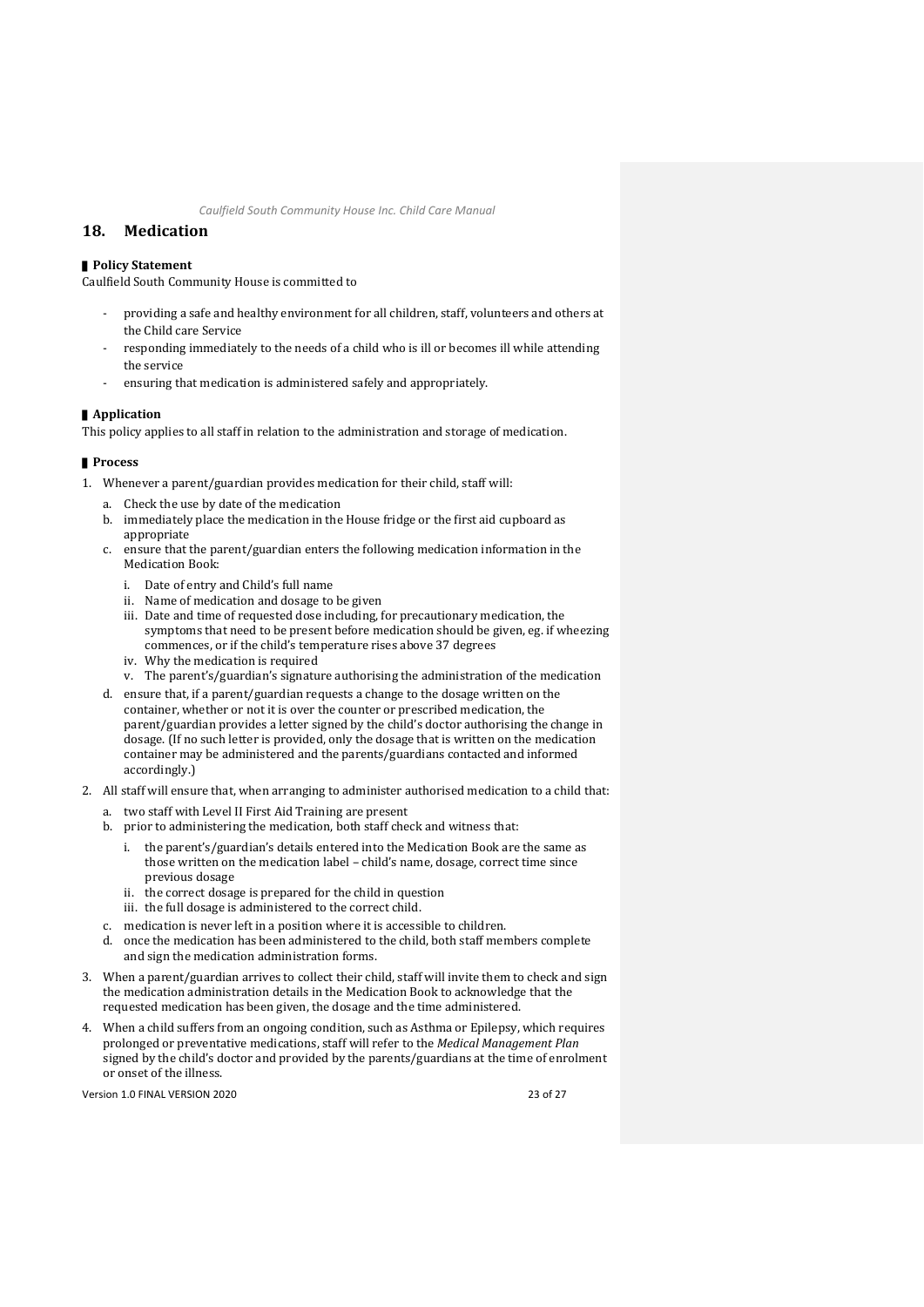## <span id="page-27-0"></span>**19. Qualified Staff**

#### ▌**Policy Statement**

Caulfield South Community House is committed to providing only staff qualified in accordance with the *Children's Services Regulations 2009* to care for and educate all children left in care at the House.

#### ▌**Application**

This Policy applies to the employment and engagement of child care staff.

#### ▌**Process**

- 1. The House Manager will ensure that:
	- a. all staff employed to care for and educate all children left in care at the House, hold the qualifications specified in the *Children's Services Regulations 2009*
	- b. copies of each staff member's qualifications are kept on the premises at all times
	- c. if a qualified staff member is absent, they will be replaced by another qualified staff member employed by the House or, if necessary, a qualified staff member from an employment agency
	- d. ongoing training opportunities are provided for staff to enhance their professional development.

Version 1.0 FINAL VERSION 2020 24 of 27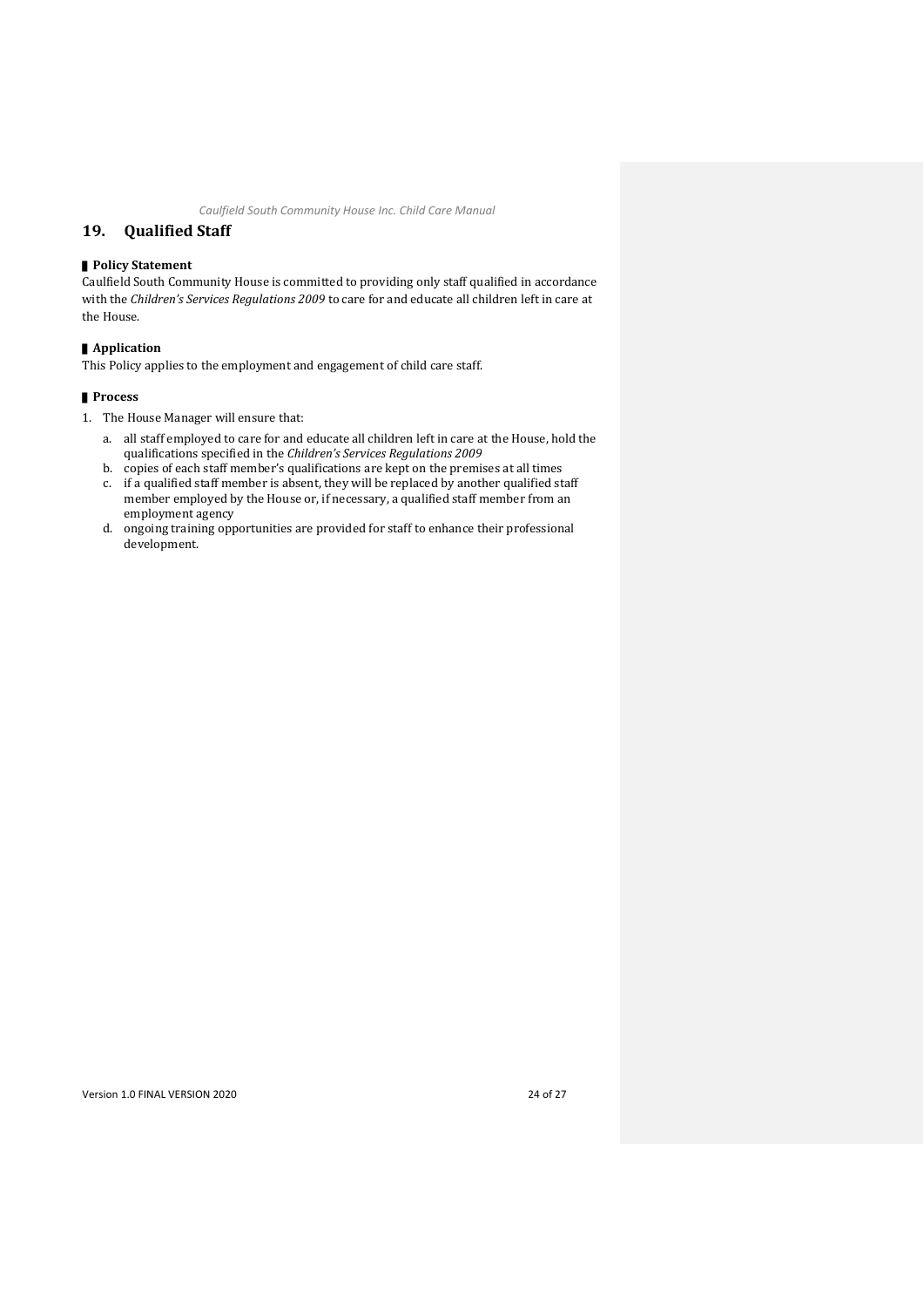## <span id="page-28-0"></span>**20. Sun Smart**

#### ▌**Policy**

Caulfield South Community House is committed to providing a SunSmart environment for children and staff and volunteers to protect them from skin damage caused by the harmful UV rays of the sun

#### ▌**Application**

This Policy applies to all child care activities throughout the year, and particularly in warmer weather, and to all children, and staff, volunteers and other adults involved at the Child care Service

- 1. The Child care Coordinator will ensure that:
	- a. every child is provided with a legionnaire style hat upon enrolment
	- b. sunscreen with protection Factor 50 is always available at the House
		- parents are encouraged to apply sunscreen to their child prior to leaving
		- alternatively, sunscreen is applied to each child prior to going outside
		- if a child has an allergy or sensitivity to sunscreen, parents must provide an appropriate alternative for staff to apply
		- sunscreen must be clearly labelled and left in child's bag
	- c. SunSmart information is displayed as a reminder of this SunSmart Policy.
- 2. Child care staff will:
	- a. ensure that children, staff, volunteers and others involved at the Child care Service, wear hats and use shaded areas during the warmer weather and always during terms 1 and 4 b. if a child does not have a sun hat that protects their face, neck and ears, or clothing that
	- protects both their shoulders and backs, and footwear that covers their feet
	- c. if a child refuses to wear a sun hat that protects their face, neck and ears, keep the child inside with adequate supervision or, if this is not an option, require the child to play only in the shaded area outside
	- d. if a child's hat is not clearly labelled, write the child's name on the inside rim of the hat
	- e. discuss the importance of skin care and sun protection with children in regard to keeping safe and healthy and reinforce SunSmart behaviour in a positive way
	- f. ensure that:
		- i. water is available at all times and offered to the children frequently
		- ii. time is allocated during the session for children to stop what they are doing, sit quietly and have a drink.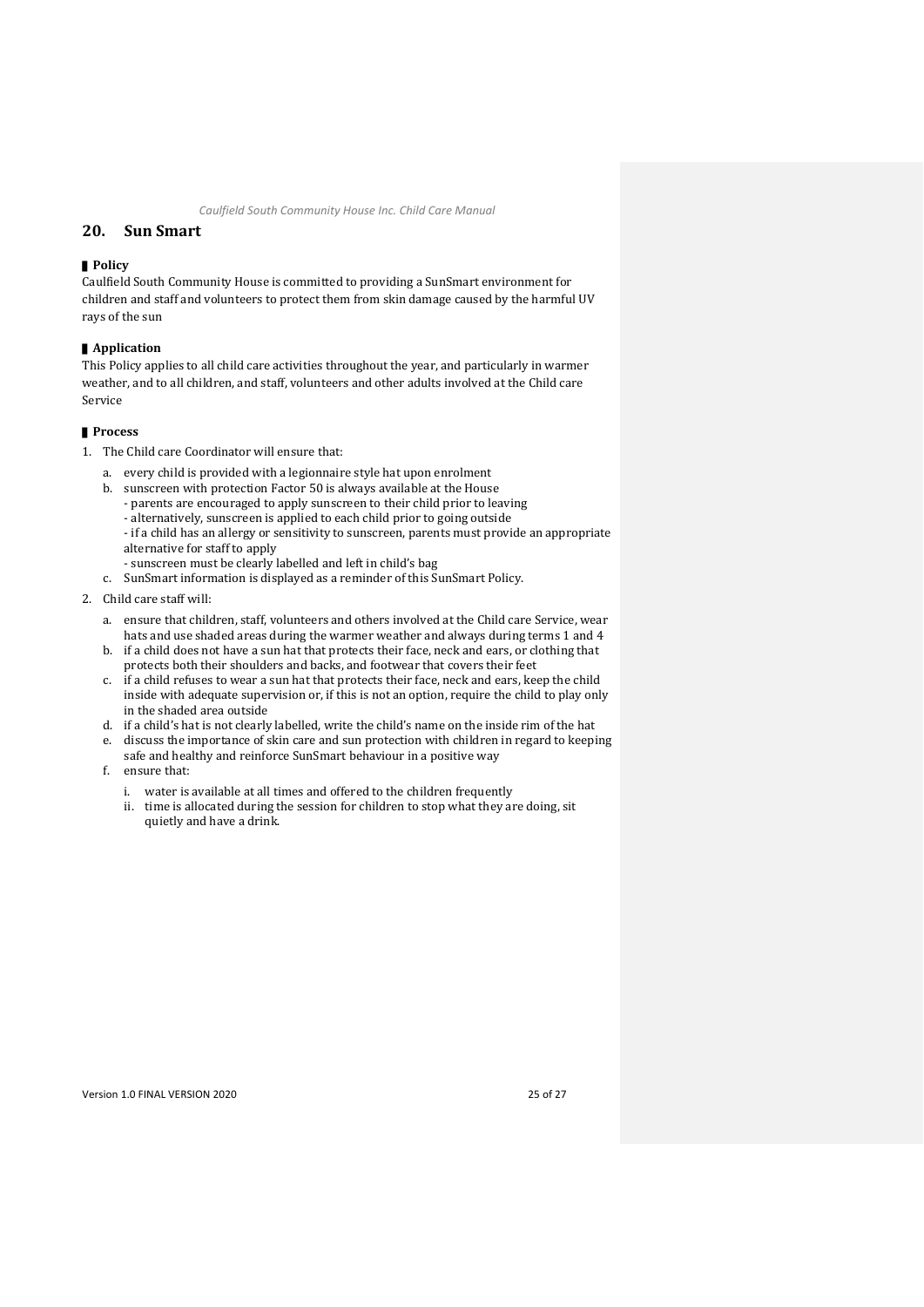## <span id="page-29-0"></span>**21. Supervision of Children**

#### ▌**Process**

The House is committed to providing the required staff/child ratio to ensure a safe and healthy environment for all children

#### ▌**Application**

This Policy applies at all times whenever children enrolled at the Child care Service are present

- 1. Staff will ensure that:
	- a. at all times, the staff/child ratio is met in all areas where there are children, including when running indoor and outdoor programs simultaneously
	- b. no child or group of children is left unattended at any time
	- c. a qualified staff member is present at all times, at no stage are children left only with students or volunteers
	- d. if a staff member needs to leave the child care area where they are responsible for the supervision of children, they first call upon another staff member or volunteer to relieve them
	- e. when a child is using the bathroom, one staff member is positioned within the room to supervise and/or assist them
	- f. whilst outside, they place themselves in positions that allow supervision of the whole play yard and door entrances
	- g. they are always in a position that allows them to react to different situations quickly.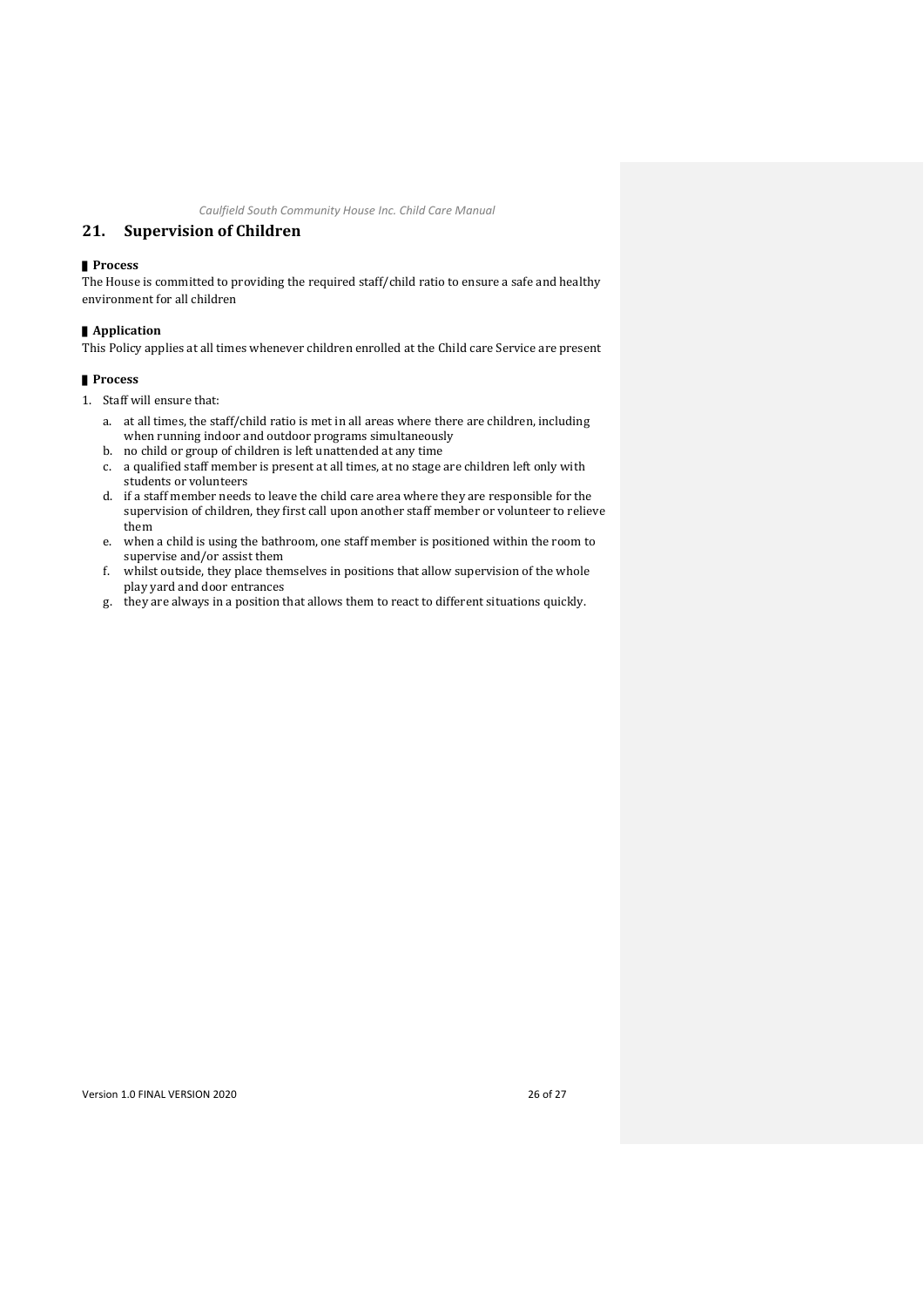## <span id="page-30-0"></span>**22. Updating Records**

### ■ **Policy Statement**

Caulfield South Community House is committed to maintaining up-to-date records for the children enrolled at the Child care Service

#### ▌**Application**

This Policy applies to the management of all enrolment and other records for the children enrolled at the Child care Service

- 1. The Child care Coordinator will update the child's records whenever a parent/guardian advises a change (by way of email or a clearly outlined document) to any pertinent information such as the following:
	- a. the child's or parent's/guardian's address and/or phone number
	- b. the persons authorised to collect the child
	- c. the child's health and immunisation records
	- d. the parent's/guardian's employment details.